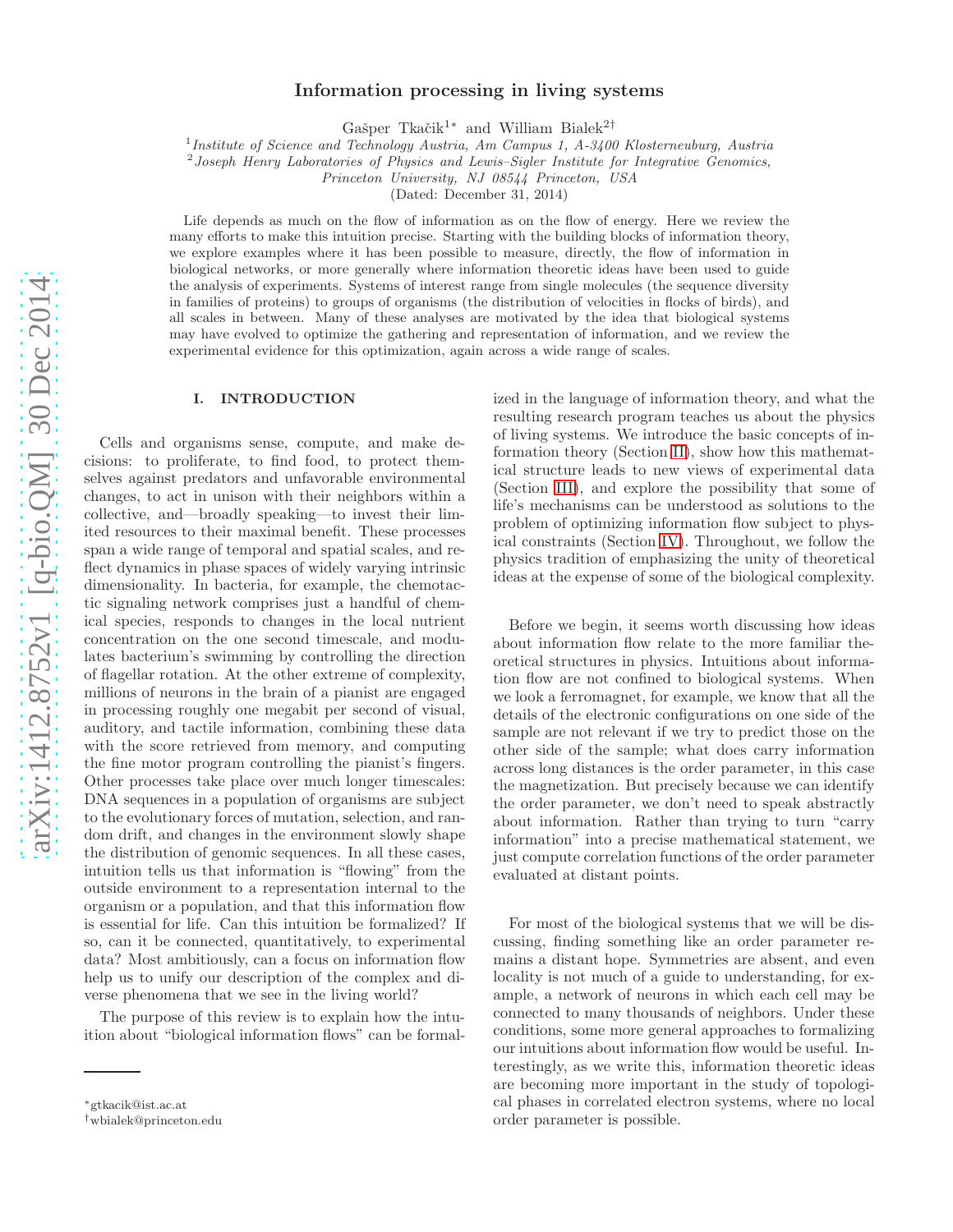## <span id="page-1-0"></span>II. BUILDING BLOCKS OF INFORMATION **THEORY**

Here we give a brief exposition of information theory, focusing on topics that are most relevant for our subsequent discussion; see also Ref [\[1\]](#page-15-0). The foundational papers by Shannon are wonderfully readable [\[2](#page-15-1)], there is an excellent textbook account aimed at the core of the subject [\[3](#page-15-2)], and a more recent text that emphasized connections between ideas information theory and statistical physics [\[4\]](#page-15-3). Ideas which have been most widely used in thinking about biological systems are not necessarily those that have been most useful in the (enormously successful) application of information theory to communication technology, so our perspective here is somewhat different from that in Ref [\[3\]](#page-15-2).

When we ask a question, and hear the answer, we gain information. In 1948 Shannon asked whether we could attach a number to the amount of information we gain [\[2\]](#page-15-1). He imagined that, upon asking the question, we could envision a set of possible answers  $(n = 1, 2, \cdots, N)$  and that we could assign probabilities  $\mathbf{p} \equiv \{p_1, p_2, \cdots, p_N\}$ to each of these answers. Any acceptable measure of information must obey some constraints: if all N possible answers are equally likely, then the information must grow with  $N$ ; if the question can be decomposed into independent parts, then the information gained on hearing the answer to each part should add to the total; if we can decompose the full question into a tree of choices (as we do when playing twenty questions), then the total information should be the weighted sum along the paths through the tree. Remarkably, these postulates allow only one possible measure of information, the entropy of the distribution of answers,<sup>1</sup>  $S[\mathbf{p}] = -k \sum_{n} p_n \log p_n$ .

A seemingly very different question concerns the amount of space required to write down, or represent the answer to our question. While each possible answer might require a different amount of space, if this is a question we can ask many times (what will the temperature be at noon tomorrow?) then it makes sense to ask about the minimum amount of space required, per answer, in the limit of a long sequence of question/answer pairs. The answer is again the entropy. There is some ambiguity about units—the number of characters we need to write the answer depends on our choice of alphabet, and the entropy itself has an arbitrary constant  $k$ —but if we choose, for example, a binary alphabet, we can set  $k = 1$ and  $\log \equiv \log_2$ , then all of the ambiguity is resolved. When entropy or information is measured in these units, they are called 'bits.'

Getting the precise answer to a question is a rare thing.

More common is that we are interested in  $x$  but can only measure y. Before a measurement we know only that x is drawn from the distribution  $P_X(x)$ ; after the measurement we know that it is drawn from the conditional distribution  $P(x|y)$ . The same arguments that establish the uniqueness of the entropy now show that the only acceptable measure of the information about  $x$  gained by observing  $y$  is the reduction in entropy,

<span id="page-1-1"></span>
$$
I(y \to x) = -\sum_{x} P_X(x) \log_2 P_X(x)
$$

$$
- \left[ -\sum_{x} P(x|y) \log_2 P(x|y) \right]. \quad (1)
$$

If we ask not about the information gained from observing a particular  $y$ , but the average over all the  $y$ 's we can observe, this average information is actually symmetric in  $x$  and  $y$ , and is usually called the "mutual information." It can be written in a manifestly symmetric form, and unlike the entropy itself it is well defined even when  $x$  and  $y$  are continuous variables,

$$
I(x; y) = \iint dx dy P(x, y) \log_2 \left[ \frac{P(x, y)}{P_X(x) P_Y(y)} \right], \quad (2)
$$

where  $P(x, y)$  is the joint distribution of x and y. This can be extended to the case where  $x$  and  $y$  are multidimensional, or even functions, in which case the sums over states become functional integrals as in quantum mechanics or field theory.

One way to think about the mutual information is as a measure of dependency or correlation. Clearly we have  $I(x; y) = 0$  if the variables x and y are independent, so that  $P(x, y) = P_X(x)P_Y(y)$ , and Shannon's arguments tell us that  $I(x; y)$  is the only measure of correlation that satisfies a set of sensible requirements. If  $x$  and  $y$  are jointly Gaussian, then

$$
I(x; y) = -\frac{1}{2}\log_2(1 - c^2),\tag{3}
$$

where  $c$  is the usual linear correlation coefficient. But it is easy to imagine relations between  $x$  and that are highly informative but not linear. Even if the underlying variables are linearly correlated, the things we measure might be nonlinearly transformed version of these variables, and in this case computing the mutual information becomes an especially powerful way of analyzing the data; see Section [III D](#page-7-0) below.

The more conventional way of thinking about the mutual information is in terms of a communication channel. There is a input message  $x$ , and it is sent along channel that produces the output  $y$ . The fact that y is chosen from a probability distribution  $[P(y|x)]$  $P(x|y)P_Y(y)/P_X(x)$  means that the communication is noisy, and this must limit the amount of information that can be transmitted. If we think of the mutual information as being a functional of the distributions  $P_X(x)$  and  $P(y|x)$ , then the convexity of the logarithm means that

<sup>1</sup> Shannon's theorem makes precise the vague statement made in many statistical mechanics classes, that entropy is related to our lack of information about the microscopic state of a system. The more positive version is that the entropy is the information we would gain upon learning the full microscopic state.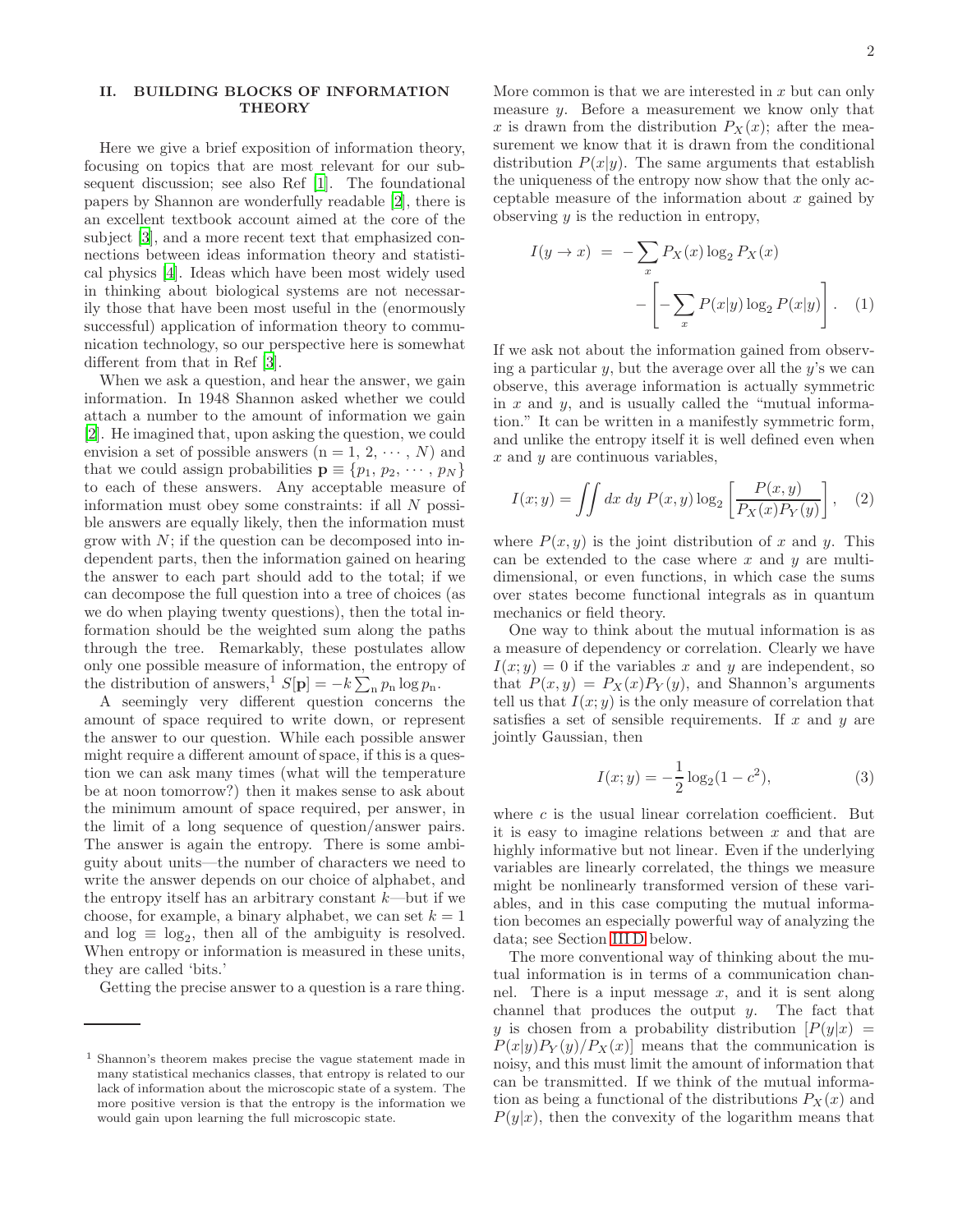there is a maximum as functional of the distribution of inputs; this maximum is called the channel capacity, $^2$ and is the limit to information transmission set by noise in the channel.<sup>3</sup>

We note that actually finding the capacity of a channel, given a detailed model of the input/output relation and noise as represented by  $P(y|x)$ , can be challenging. Simple models, such as  $y$  being a linearly filtered version of x with added Gaussian noise, are tractable, and generalize in a straightforward fashion to cases where the signals are varying in time. For this reason, Gaussian channels have dominated the discussion of both biological and engineered systems, and the capacity-achieving strategies that depend on the system's input and output noise levels are well-understood [\[1,](#page-15-0) [3](#page-15-2), [6\]](#page-15-4). Beyond the Gaussian channel, progress has been made using various approximative schemes, such as by assuming that noise is small compared to the dynamic range of the signal (the small-noise approximation), but there is certainly room for further theoretical developments using biophysicallyinformed noise models.

Examples of information transmission through a noisy channel are everywhere in biological systems. Most obviously, our eyes and ears take inputs from the outside world and the neurons emerging from our sense organs generate streams of identical electrical pulses, termed action potentials or spikes. Even single celled organisms have sensors, as with the bacterial chemotaxis system, which responds to changing concentrations of molecules in the environment and generates at the output changes in the direction of swimming. There are also purely internal examples, as when a cell synthesizes "transcription factor" proteins that bind to DNA and influence the rate at which encoded information is read out to make other proteins; here the transcription factor concentration is the input and the resulting protein concentration is the output. In some of those cases variables are naturally continuous (sound pressure), in other cases they are naturally discrete (counting individual molecules), and in many cases it is useful to pass between descriptions that are either discrete or continuous (e.g, concentration instead of counting molecules); it is attractive that we can discuss information transmission in all these cases, in the same language and the same units.

Information is a difference in entropies, as in Eq [\(1\)](#page-1-1), and because information is mutual we can write this in two ways,

$$
I(x; y) = S[P_Y(y)] - \langle S[P(y|x)] \rangle_{P_X(x)} \tag{4}
$$

$$
= S[P_X(x)] - \langle S[P(x|y)] \rangle_{P_Y(y)}, \qquad (5)
$$

where  $\langle \cdot \rangle_{p(x)}$  denotes an average over  $p(x)$ . If either the input or the output is discrete, then both the entropy and the conditional entropy are positive semi–definite, and hence the entropy sets an upper bound on the information. Further, if we can assign a cost to every output state  $y$ —e.g., because generating more action potentials costs more energy, then there is a maximum entropy consistent with a given average cost (for more on maximum entropy see Section [III C\)](#page-5-0). Thus there is a rigorous path from limits on physical resources to limits on information transmission.

Another way of bounding information is through the data processing inequality. If the output y receives information about the input  $x$  only through some intermediate z, we can write

$$
P(y|x) = \sum_{z} P_{\text{II}}(y|z) P_{\text{I}}(z|x). \tag{6}
$$

Now there are two communication channels, first  $x \to z$ (channel I) and then  $z \rightarrow y$  (channel II). Each channel is associated with a mutual information,  $I_I(x; z)$  and  $I_{\text{II}}(z; y)$ , and each of these is an upper bound on the information transmission through the combined channel,  $I(x; y)$ . Another way of saying this is that any processing from  $z$  to  $y$  can only result in a loss of information, so that  $I(x; y) \leq I_1(x; z)$ . In this sense, information can be destroyed, but not created. This result is conceptually important, and we will see that it is of practical use in analyzing experiments (Section [III D\)](#page-7-0). As for the mutual information, so too for the channel capacities: to support mutual information  $I(x; y)$ , between x and y, the capacities of both channels I and II must be larger than  $I(x; y)$ .

The universality of information-theoretic quantities is their strength, but it also leaves one with an uncomfortable feeling that there is more to the story of biological signal processing than bits. In particular, not all bits may be of equal value or utility to the organism. Information processing usually has a goal beyond communication, and this seems especially true in biological systems. Perhaps because Shannon called his work a mathematical theory of communication, it is not as widely appreciated that information theory has anything to say about such goal– defined tasks. The key idea is rate–distortion theory, which again traces back to Shannon [\[5](#page-15-5), [6](#page-15-4)].

As an example, consider a single celled organism in an environment where various nutrients are present at concentrations  $\mathbf{c} = \{c_1, c_2, \cdots, c_N\}$ , and over time this environmental state varies. To metabolize these molecules, the cell synthesizes  $e_1$  molecules of enzyme 1,  $e_2$  copies of enzyme 2, and so on up to enzyme  $K$ ; to fully convert the inputs into useful molecules, there may need to

<sup>2</sup> It is a remarkable fact that one can transmit information without error along a channel that has a non–zero noise level, provided that the rate of transmission does not exceed this capacity. Strictly speaking "capacity" usually is used to describe this maximum rate of errorless transmission, rather than the maximum of the mutual information between input and output [\[3\]](#page-15-2).

<sup>3</sup> In engineered systems, much emphasis is placed on devising coding schemes, i.e., algorithms that transform inputs  $x$  into messages to be sent through the channel (and likewise recover  $x$  from the channel output), so that information can be transmitted over noisy channels as close to capacity as possible using bounded processing resources. While interesting, coding questions have remained largely unexplored in biological systems.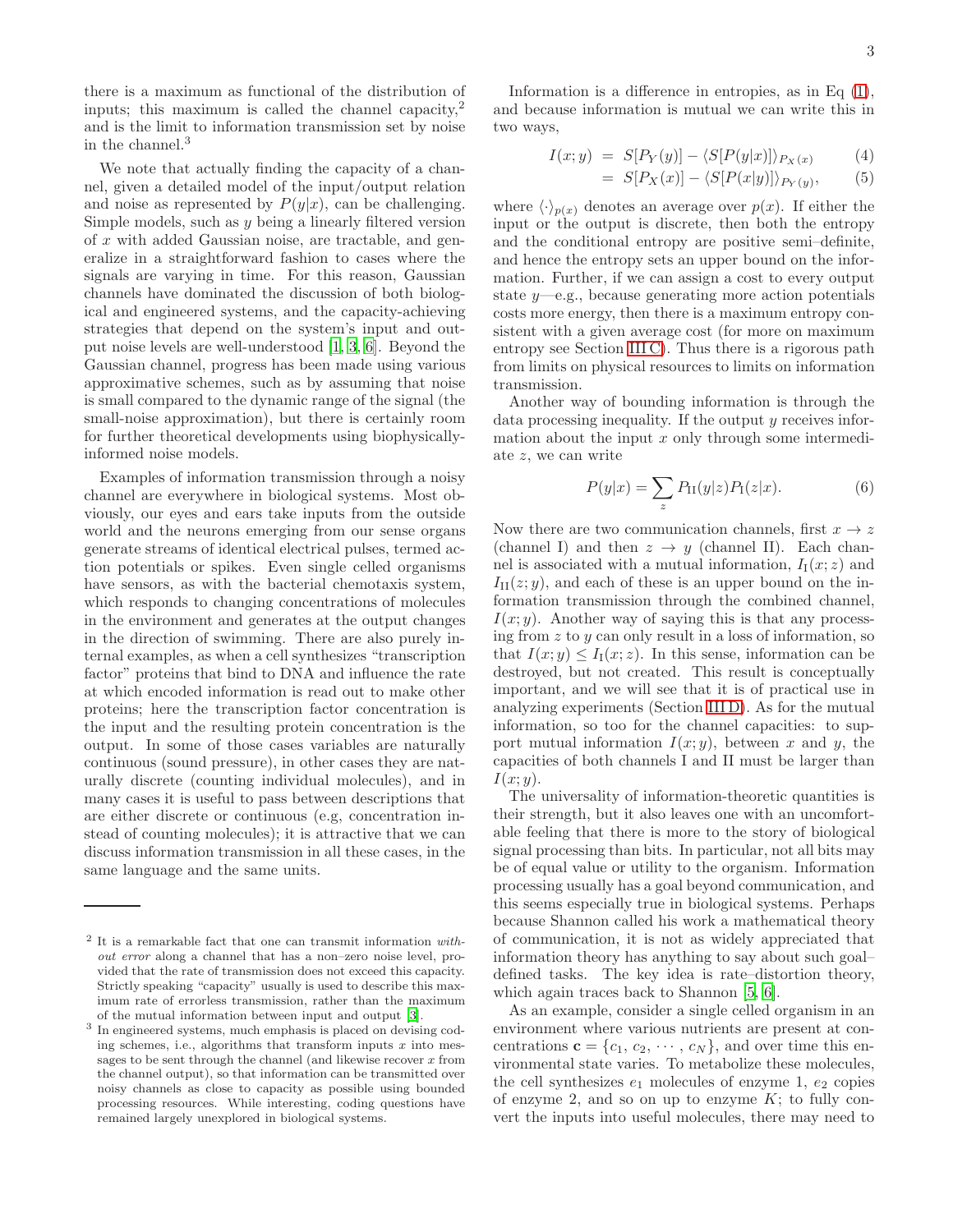be more enzymes than nutrients. The growth rate of the cell depends on both the environment and the state of the cell,  $\lambda(c, e)$ . Under any particular environmental condition c, there is an optimal setting of the internal state e that maximizes the growth rate. If the cell finds this optimum exactly, then by looking at e we would know exactly the environmental variable c, and this exact knowledge of real variables corresponds to an infinite amount of information. At the opposite extreme, the cell could choose the copy numbers of various enzymes at random, and hope that, averaged over the distribution of environments, the average growth rate is not so bad; in this case the internal state of the cell carries zero information about the environment. But neither infinite nor zero information seems plausible; what happens in between? Rate–distortion theory tells us that if the cell needs to achieve a given average growth rate, then there is a minimum required mutual information between the state of the environment and the internal state of the cell,  $I(\mathbf{c}, \mathbf{e}) = I_{\min}(\langle \lambda \rangle).$ 

More generally, if we have inputs  $x$  and outputs  $y$ , then given some measure of performance  $\mathcal{U}(x, y)$ , we can plot the average performance vs. the mutual information  $I(x; y)$ . The rate–distortion curve  $I_{\min}(\langle \mathcal{U} \rangle)$  divides this plane into accessible and inaccessible regions. Given a certain number of bits, there is a maximal achievable performance, and conversely achieving any given level of performance requires a minimum number of bits. Thus, although collecting and transmitting bits cannot be the goal of an organism, any real goal requires a minimum number of bits. If bits are cheap, then this is a true but not very useful observation. If, on the other hand, the limited resources available to cells and organisms mean that more bits are hard to get, then selection for better performance will translate into selection for mechanisms that gather and process more bits with the same resources.

Rate distortion is a framework that formalizes lossy data compression: signals  $x$  can be sent through the channel to yield outputs  $y$  which are then used to find the best achievable reconstruction  $\hat{x}(y)$  of the input signal. The metric for the reconstruction quality is the distortion function, for example, the RMS error between the true signal  $x$  and its reconstruction  $\hat{x}$ . In this sense, rate distortion tells us the minimum number of bits to recover the input signal to within a desired level of quality. When thinking about biological systems, it is often convenient to turn this reasoning around and explicitly construct various decoding or readout schemes that reconstruct the input signals from the activity of the biological network. Classic examples involve decoding of motion trajectories from the spiking activity of neurons in the visual system [\[7,](#page-15-6) [8](#page-15-7)], or the decoding of hand trajectories from the activity of neurons in motor cortex during drawing [\[9](#page-15-8)]; for more on decoding of neural activity see Ref [\[10\]](#page-15-9). Decoding schemes can be used to put a lower bound on information transmission (Section [III\)](#page-3-0) and might further suggest how much of the total information is encoded ex-

plicitly, in a way that can be extracted using biologically plausible mechanisms. Indeed, the relationship between the total information and the component which is accessible in simple form is an issue in neural coding that needs to be explored more fully.

### <span id="page-3-0"></span>III. INFORMATION AND DATA ANALYSIS

In complex systems, we may be unsure which features of the system dynamics are the most relevant. Even if we can identify the correct features, we might not know the biologically meaningful metric that measures the similarity or difference along these relevant dimensions. Information theory gives us a way out of these difficulties, because it singles out measures that are completely general: while some particular correlation function of X and Y might vanish, if these variables are related in any way then there must be a nonzero mutual information  $I(X; Y)$ ; further, there is an obvious sense in which the stronger the relationship, the greater the mutual information. Against this generality is the difficulty of actually estimating the entropy of a probability distribution from a limited set of samples.

### <span id="page-3-1"></span>A. Quantifying real information flows

In thermodynamics, entropy changes are related to heat flows, and this can be used to measure the entropy in equilibrium systems. Away from equilibrium statistical mechanics, we have no such general method for measuring entropy. Indeed, the entropy depends on the entire probability distribution, and so "measuring" the entropy is quite unlike measuring the usual observables.

We can estimate the entropy of a probability distribution by counting how often each state occurs, using this frequency as an estimate of the probability, and plugging into the definition  $S = -\sum_{n} p_n \log_2 p_n$ . While the errors in estimating the individual probabilities  $p_n$  are random, the convexity of the logarithm means that these random errors contribute to a systematic error than declines as  $1/\sqrt{N_s}$ , where  $N_s$  is the number of samples. The difficulty is that the coefficient of this systematic error is proportional to the number of possible states of the system, and hence accurate estimates require many more samples than states. The problem becomes worse when we try to estimate the mutual information between two variables, since the number of possible states is the product of the number of states for each variable taken separately.

The problem of systematic errors in estimating entropy and information was appreciated very early, in the 1950s, as information theoretic ideas began to be applied to biological problems [\[11\]](#page-15-10). Motivated in large part by efforts to measure the information that neural responses carry about sensory inputs, there has been a substantial effort to calculate and correct for these systematic errors [\[12](#page-15-11)– [14\]](#page-15-12). A different direction is to note that the single num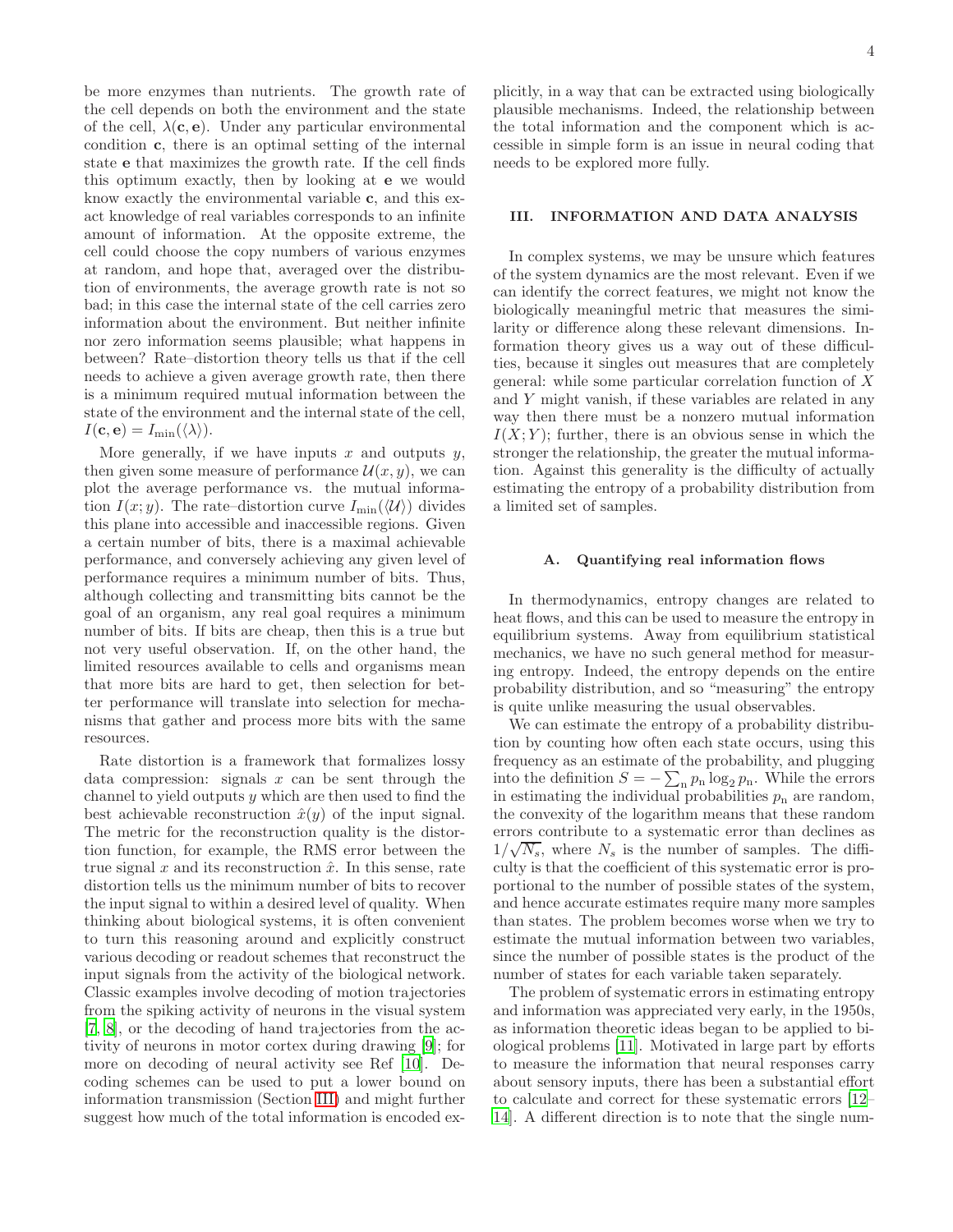ber, entropy, might be well determined even if the full distribution is not. This idea can be made concrete in a Bayesian approach, placing a prior on the space of probability distributions; priors that are uniform in entropy, as opposed to uniform in probability, seem especially effective [\[15](#page-15-13)[–18\]](#page-15-14). In many cases, the variables of interest are not naturally discrete, and so the problem of entropy estimation is tangled with that of density estimation [\[19\]](#page-15-15). Although much progress has been made, the difficulty of estimating entropy and information from finite samples leads to periodic inventions of other measures that might serve similar purposes (e.g., quantifying dependency beyond linear correlation); for a recent reminder of why mutual information is not just one measure among many, see Ref [\[20\]](#page-15-16).

An important ingredient in estimating entropy and information from real data has been the use of bounds. It may be difficult to estimate the entire probability distribution, but it often is feasible to measure, with small error bars, several average quantities (e.g., moments), and construct the probability distribution that matches these averages exactly but has the maximum possible entropy (Section [III C\)](#page-5-0). The data processing inequality means, for example, that if we want to measure the mutual information between x and y, and y is of high dimensionality, any projection into a lower dimensional space,  $y \to z$ , can only result in a loss of information,  $I(z; x) \leq I(y; x)$ . Reducing dimensionality makes the problem of estimating distributions much easier, and thereby eases the sampling problems of entropy estimation; since the lower dimensional variable provides a lower bound to the true information, it makes sense to search for optimal projections (Section [III D\)](#page-7-0). Finally, as emphasized long ago by Ma [\[21\]](#page-15-17), the probability that two randomly chosen states are the same,  $P_c = \sum_{n} p_n^2$ , provides a lower bound to the entropy,  $S \ge -\log_2 P_c$ , that can be estimated reliably from relatively few samples. For more details, see Appendix A.8 of Ref [\[1\]](#page-15-0).

A modest though widespread use of information theory in the analysis of biological data concerns the description of regulatory sites along DNA. The readout of information encoded in the genome—the synthesis of proteins—is regulated in part by the binding of "transcription factor" proteins (TFs) to these sites, and the strength with which one TF binds depends on the DNA sequence at the binding site. In this sense, the local sequences can be thought of as "addresses" that distinguish certain genes from the rest, but it is known that transcription factors do not do exact string matching; instead, they bind to an ensemble of sites that permit some variation. Early work used simple arguments to compute how much "information" is contained in these binding site ensembles, i.e., as the difference between the entropy of random sequences and the difference of the ensemble that the TF will bind [\[22\]](#page-15-18), and this has given rise to a popular graphical way of depicting TF binding site specificity in the form of "sequence logos" [\[23](#page-15-19)]. Subsequent work has refined these arguments and asked whether the information in the binding sites is sufficient to address specific genes in genomes of proand eukaryotes [\[24](#page-15-20)].

Meaningful quantitative statements about information flow obviously depend on having high quality data. In the nervous system, the fact that the relevant output signals are electrical means that quantitative measurements have been the norm since the invention of the vacuum tube [\[25\]](#page-15-21). Steady improvements in technology now make it possible to collect sufficient data for information theoretic analyses in almost any neural system, even in freely behaving animals; in practice, much of the motivation for these analyses has come from ideas about the optimization of the neural code, and so these measurements are reviewed below (Section IV.B). In biochemical and genetic networks, the fact that outputs are the concentrations of molecules means that there is no universal measurement tool.

Classical methods for measuring the concentrations of signaling and control molecules inside cells include raising antibodies against particular molecules of interest, and then tagging antibodies against these antibodies with fluorescent labels. Recent work in the fly embryo shows that, with care, this classical technique can pushed to give measurements of concentration that are accurate to  $\sim$  3% of the relevant dynamic range [\[26](#page-15-22)]. More modern methods involve genetically engineering the organism to produce fusion of the protein of interest with a fluorescent protein [\[27\]](#page-15-23), and here too there has been progress in demonstrating that the fusion proteins can replace the function of the native protein, quantitatively [\[28,](#page-15-24) [29\]](#page-15-25). Finally, rather than monitoring protein concentrations, one can count the messenger RNA molecules (mRNA) that are an intermediate step in protein synthesis; recent work has pushed to the point of single molecule sensitivity, so that counting is literal [\[30](#page-16-0), [31\]](#page-16-1). Similarly, progress has been made in quantifying the activity of intracellular signaling networks, and subsequently using information theoretic approaches to compare how signals propagate in different network architectures [\[32\]](#page-16-2), or how they are encoded in the dynamical properties of the response [\[33\]](#page-16-3).

#### B. Quantifying correlations

In the last decade it has become possible to perform simultaneous recordings from tens or hundreds of nodes in interacting biological interacting networks. Gene expression arrays and sequencing technology have enabled such readouts for gene expression patterns; cheap sequencing can map the distributions of gene variants in populations; multi-electrode arrays and lately optical imaging have pushed the boundaries in neuroscience to the point where full temporal activity traces for every neuron in small brains—a zebrafish larva, the worm C elegans, or the fruit fly—don't seem out of reach; and in the field of collective behavior, simultaneous tracing of positions of hundreds or thousands of individuals can be performed. Because the barriers between subfields of biology are large, each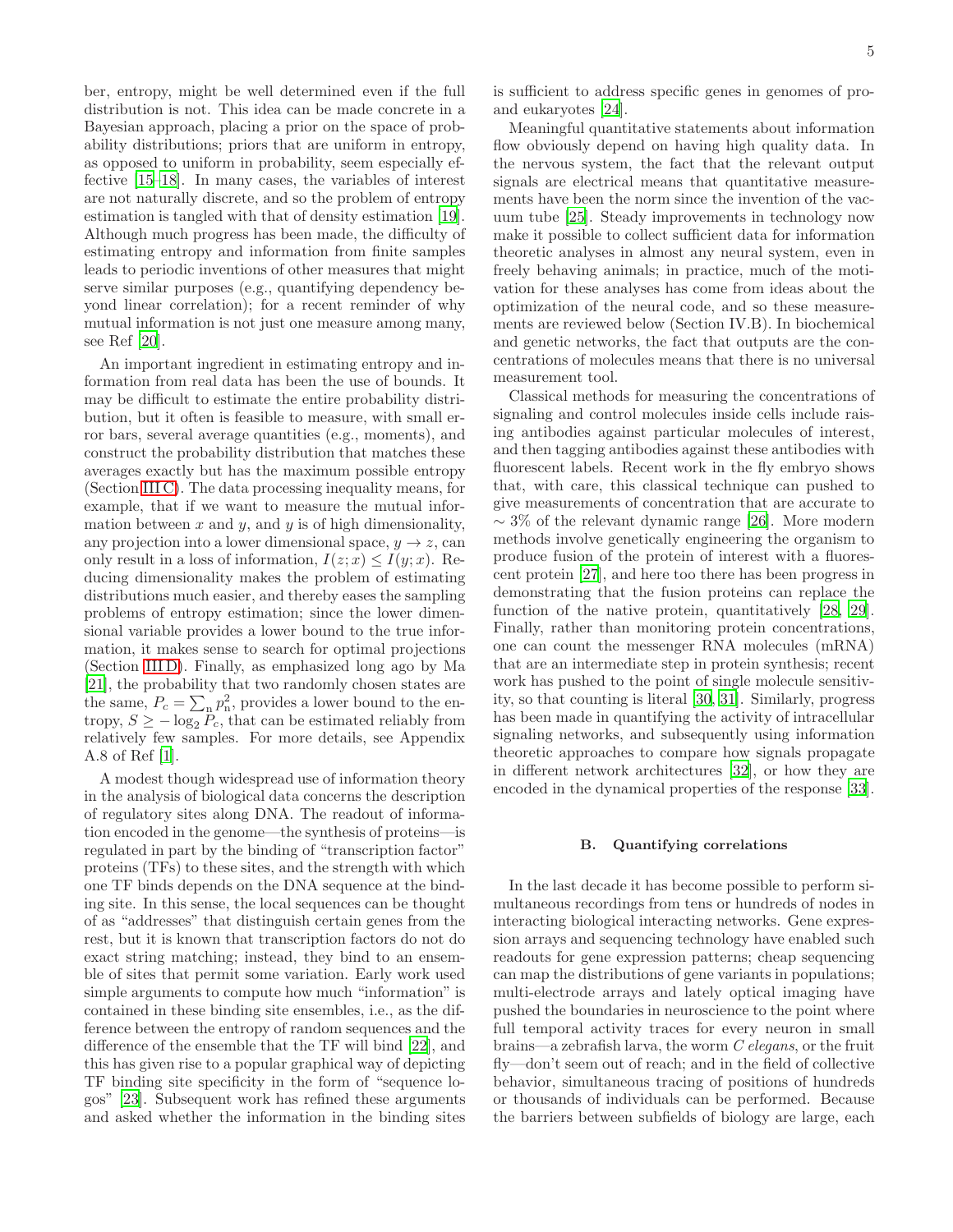of these experimental developments has led to an independent discovery of the need for new and more powerful analysis tools. Even the simple question of when the activity at two nodes in the network is correlated is complicated, because it is surely not true that linear correlations capture the full relationships among pairs of variables in these complex systems.

As microarray methods provided the first global pictures of gene expression in cells, several groups tried to analyze the covariation in expression levels simple by computing correlations. With enough data, it became possible to estimate the mutual information between expression levels [\[34\]](#page-16-4). These initial analyses revealed that, as expected, linear correlations did not exhaust the relationships between genes; while the most correlated pairs had the highest mutual information, at intermediate or even minimal levels of correlation one could find pairs of genes whose expression levels shared nearly half the mutual information of the most correlated pairs. In addition, it became clear that pairs of expression levels could share more than one bit of mutual information, which contributed to the realization that the control of gene expression involved more than just on/off switches.

Measurements of mutual information also provide a new basis for clustering, in which we try to maximize the average mutual information between the expression levels of pairs of genes in the same cluster [\[35\]](#page-16-5). This approach is interesting mathematically because it is invariant to any invertible transformations of the expression levels (and hence to systematic distortions in the measurement), and because the clusters have no "centers" or prototypical members. These information theoretic methods were able to reveal biologically significant structures even inside tightly correlated "modules" where other methods failed. Further developments place the estimates of mutual information among many pairs of gene expression levels at the core of algorithms for reconstructing the underlying network of interactions, where the data processing inequality provides a guide to disentangling direct interactions from more widespread correlations [\[36\]](#page-16-6).

One can look at interactions between the genes in a very different way, analyzing joint presence or absence of particular genes in the sequences of many organisms. Here, each "sample," i.e., one organism's genome, is represented as a long binary vector, where 1 represents a presence of a particular gene and  $\theta$  its absence.<sup>4</sup>

Estimating the mutual information between the presence/absence of pairs of genes is technically straightforward, and reveals the organization of genes into clusters [\[37\]](#page-16-7); this approach can be extended beyond pairs to probe higher–order interactions among genes. Information theoretic measures can also be used to quantify the correlations between the presence/absence of particular genes and various phenotypes, and these analyses point toward functional modularity in the organization of genomes [\[38\]](#page-16-8).

### <span id="page-5-0"></span>C. Systems with many degrees of freedom

One of the great triumphs of the twentieth century is the identification and characterization of the molecular building blocks of life. But life is more than the sum of its parts. From the spectacular aerial displays by flocks of birds down to the coordinated movements of cells in a gastrulating embryo, many of the most striking phenomena in the living world are the result of interactions among hundreds, thousands, or even millions of individual elements. The enormous success of statistical physics in describing emergent phenomena in equilibrium systems has led many people to hope that it could provide a useful language for describing emergence in biological systems as well. Perhaps the best developed set of ideas in this direction concerns the dynamics of neural networks [\[39](#page-16-9)[–41\]](#page-16-10), but there have also been important developments in the description of collective animal behavior  $[42-44]$  and in models for genetic networks. While each case has its own special features, it seems fair to say that, in all these cases, the search for simple, analyzable models often takes us away from contact with the details of measurements on the real biological systems. In extreme cases, it is not clear whether these models are just metaphors (the alignment of birds in a flock is like the alignment of spins in a magnet), or if they are to be taken seriously as theories that make quantitative predictions. Over the past decade, progress in experimental techniques, as noted in the previous section, have held out the promise of much more detailed confrontations between theory and experiment.

Although there are many interesting questions about emergent behavior in biological networks, we focus here on one question where information theoretic ideas have been crucial: if there a variable  $y_i$  that lives at each node of the network, can we make a model for the joint distribution of these variables,  $P_y(\mathbf{y}) \equiv P_y(y_1, y_2, \dots, y_N)$ ? Progress on this problem has been made using the idea of maximum entropy [\[45\]](#page-16-13).

Let us assume that experiments provide  $T$  observations on the state of the system, y. Often, the dimension of the system is so large that  $T$  samples are completely insufficient to empirically sample  $P_y(\mathbf{y})$ . However, we might be able to estimate certain statistics on the data, which we denote by  $\langle \hat{O}_\mu \rangle_{\text{expt}}$ , where  $\mu = 1, \dots, M$ . These could be, for example, expectation values of individual network

<sup>4</sup> Some care is needed here. Two different organisms almost never have genes with exactly the same sequences, but if we are comparing organisms that are not too far separated in evolutionary distance, then finding the corresponding or "homologous" genes is relatively straightforward. It is more difficult to be certain of the historical path that generated these homologs: descent from a common ancestor (orthologs'), convergent evolution, gene duplication (paralogs), ... . For more about sequence similarity, see Section [III C.](#page-5-0)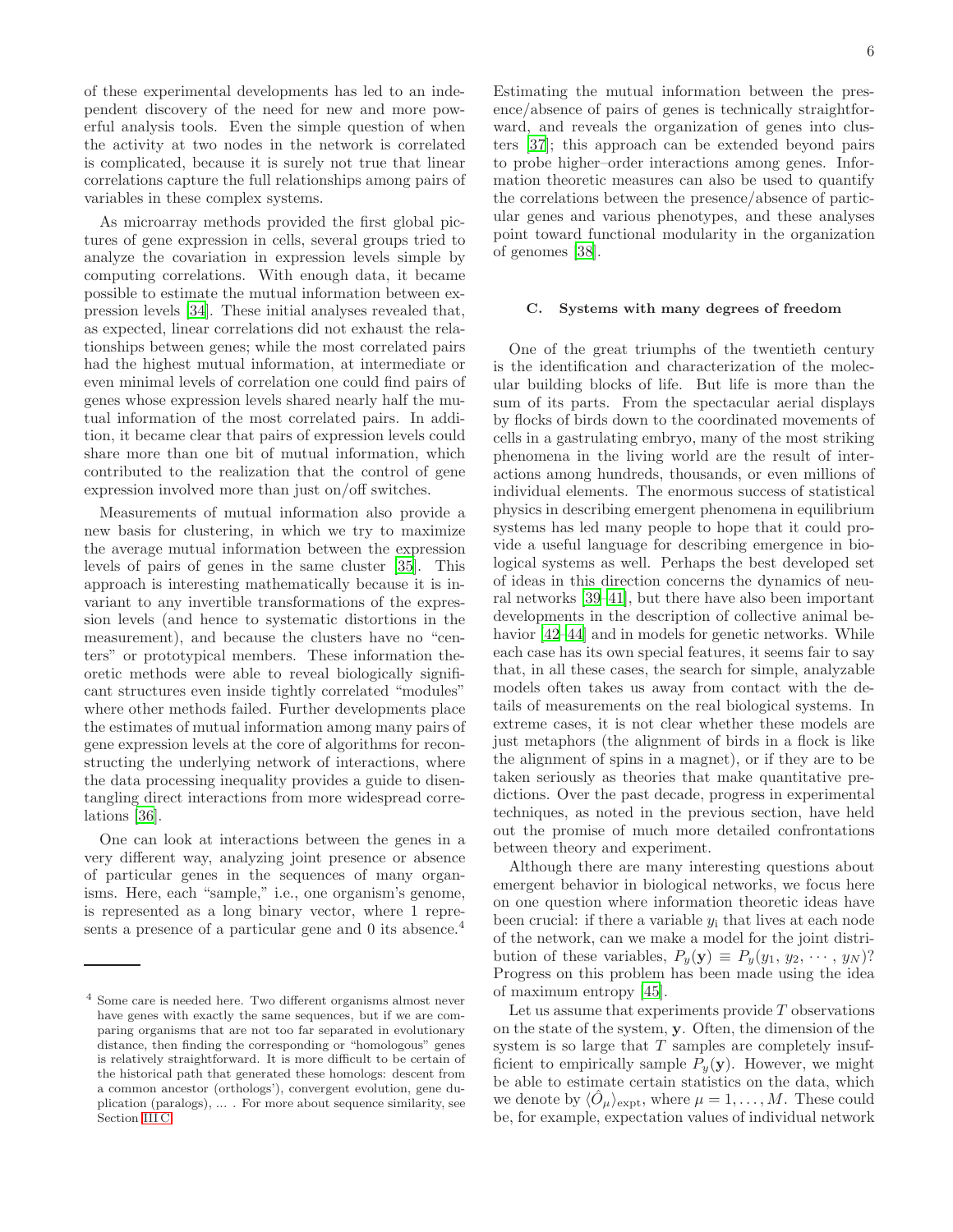nodes,  $\langle y_i \rangle$ , the covariances,  $\langle y_i y_j \rangle$ , or any other function for which the samples provide a reliable estimate. We look for a model distribution  $\hat{P}_y(\mathbf{y})$  that will exactly reproduce the measured expectation values, but will otherwise be as unstructured, or random, as possible—hence maximum entropy. This amounts to solving a variational problem for  $\hat{P}$ , for which the solution is:

<span id="page-6-0"></span>
$$
\hat{P}^{(\hat{O}_1,...,\hat{O}_M)}(\mathbf{y}) = \frac{1}{Z(\{g_\mu\})} \exp\left[\sum_{\mu=1}^M g_\mu \hat{O}_\mu(\mathbf{y})\right].
$$
 (7)

Thus, the maximum entropy distribution has an exponential form, where the coupling constants  $g_{\mu}$  have to be chosen so that the constraints  $\langle \hat{O}_\mu \rangle_{\text{expt}} = \langle \hat{O}_\mu \rangle_{\hat{P}}$  are exactly satisfied. Equation [\(7\)](#page-6-0) has the form of a Boltzman distribution in which every state of the system is assigned an "energy"  $E(\mathbf{y}) = \sum_{\mu=1}^{M} g_{\mu} \hat{O}_{\mu}(\mathbf{y}),$  and this equivalence to equilibrium statistical mechanics is an important source of intuition and calculational tools. But Eq  $(7)$  is *not* a description of a system in thermal equilibrium. If the only thing we measure about a system is its energy, then asking for the maximum entropy distribution consistent with the average energy does indeed correspond to a description of thermal equilibrium, but in most biological systems the quantities that we measure have no relation to the energy, and we are measuring many of them.

The maximum entropy method does not correspond to a single model for the system, but rather provides a systematic strategy for building a hierarchy of models that provide increasingly good approximations to the true distribution. At each step in the hierarchy, the models are parsimonious, having the minimal structure required to reproduce the expectation values that we are trying to match. For every new expectation value that we can measure, the new maximum entropy model provides a tighter upper bound on the entropy of the true distribution, and can uniquely decompose the total amount of correlation among the N nodes in the network into contributions from pairwise, triplet-,  $\dots$ ,  $K$ -fold interactions [\[46\]](#page-16-14); the hope is that we arrive at a good approximation while  $K \ll N$ .

Equation [\(7\)](#page-6-0) tells us the form of the maximum entropy distribution, but to complete the construction of the model we need to find the coupling constants  $\{g_{\mu}\}.$ Usually in statistical mechanics we are given the coupling and try to compute the expectation values or correlation functions  $({g_{\mu}} \rightarrow {\langle \hat{O}_{\mu}(\mathbf{y}) \rangle})$ . Here we need to do inverse statistical mechanics, mapping the experimentally measured expectation values back to the coupling constants  $({\{\langle \hat{O}_{\mu}(\mathbf{y}) \rangle\}} \rightarrow {g_{\mu}}).$  Such inverse problems have a history dating back (at least) to the demonstration by Keller and Zumino [\[47](#page-16-15)] that the temperature dependence of the second virial coefficient in a classical gas determines the interaction potential between molecules uniquely, provided that this potential is monotonic; the search for rigorous statements about inverse statistical mechanics has attracted the attention of mathematical

physicists [\[48](#page-16-16), [49](#page-16-17)], although many questions are open. At a practical level, estimating the coupling constants from measured expectation values can be seen as part of the broader problem of learning probabilistic models from data, and hence part of machine learning in computer science. For a small sampling of the interplay between ideas in statistical physics and machine learning, see Refs [\[4,](#page-15-3) [50](#page-16-18)[–53\]](#page-16-19).

Interest in maximum entropy approaches to biological networks was stimulated by results from an analysis of activity patterns in small groups of neurons from the vertebrate retina [\[54](#page-16-20)]. As the retina responds to natural movies, pairwise correlations are weak, of mixed signs, and widespread. Models that ignore these weak correlations make predictions about the frequency of patterns in groups of ten neurons that can be wrong by many orders of magnitude, but these errors are largely cured in maximum entropy models that match the pairwise correlations. Even in these small networks, there are hints that what one sees in the network are genuinely collective states. By now, these ideas have been extended and applied to several different neural systems [\[55](#page-16-21)[–65](#page-16-22)]. Most recently it has been possible to build models for the joint of activity of more than 100 neurons in the retina, and these models are so accurate that they can predict distribution of the effective energy deep into the tail of patterns that occur only once in a two hour long experiment [\[64](#page-16-23)]. The states that dominate the distribution are indeed collective, so one can reconstruct the time dependent response of single cells from the behavior of the population, without reference to the visual stimulus. Most provocatively, that distribution that we reconstruct from the measured expectation values exhibits many of the signature of an equilibrium statistical mechanics problem near its critical point [\[66\]](#page-16-24).

An independent stream of work has used maximum entropy ideas to think about the ensemble of amino acid sequences that form a family of proteins, folding into essentially the same three–dimensional structures. This work was inspired by experiments that actively explored sequence space, trying to respect pairwise correlations among amino acids at different sites [\[67,](#page-17-0) [68\]](#page-17-1), using an algorithm that is equivalent in some limits to maximum entropy [\[69\]](#page-17-2). Although these correlations extend over long distances, the effective interactions among amino acids in these models were found to be spatially local; this raises the possibility that we can infer the spatial neighbor relations among amino acids from data on sequence variation, in effect folding the protein via sequence comparisons [\[70](#page-17-3)[–73\]](#page-17-4). This new approach to the protein folding problem has generated considerable excitement, but there are many open questions about the sufficiency of the available data and the approximations that have been used to solve the inverse problem. Note that this effort to describe the distribution of sequences consistent with a given protein structure is the inverse of the usual protein folding problem, where we are given the sequence and asked to predict the structure, and there is a big con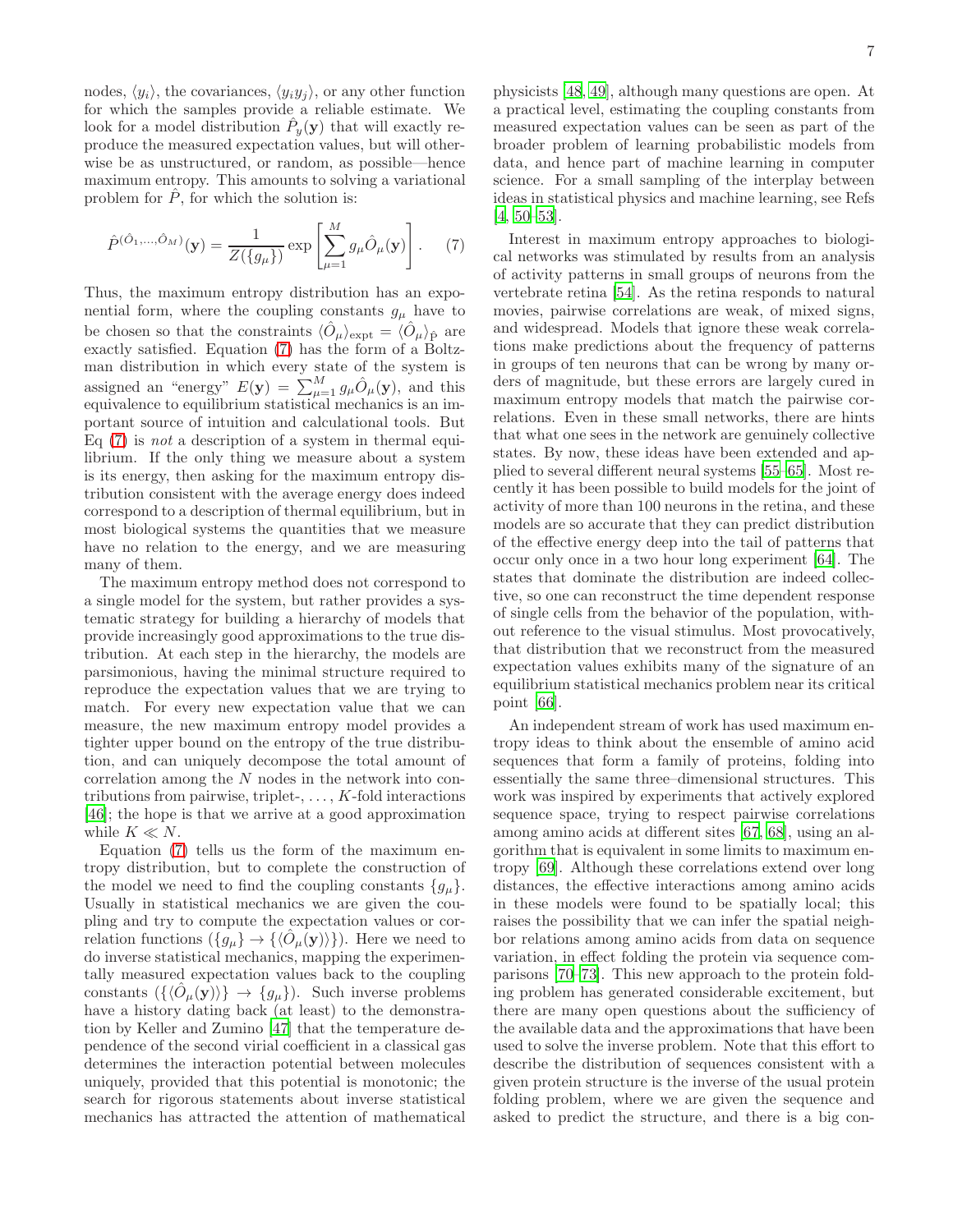ceptual question about the relation between these two problems.

In the immune system we can look at special cases of sequences ensembles, the distribution of antibody molecules that organisms use to combat infection and the distribution of viral sequences in patients that have long term infections such at HIV. In the problem of antibody diversity, maximum entropy models built from pairwise correlations provide a surprisingly accurate description of the distribution as a whole [\[74\]](#page-17-5), while for HIV the effective energy in maximum entropy models predicts viral fitness and vulnerability to immune attack [\[75\]](#page-17-6). This is a small window into a much larger literature on statistical physics approaches to the immune system.<sup>5</sup>

Birds in a flock are thought to follow only their near neighbors, yet the entire flock can decide to move in a single direction and at nearly uniform speed. Order spreads through the flock much as through spins in a magnet, and this is more than a metaphor: maximum entropy models consistent with measured local correlations in a flock provide successful quantitative, parameter–free predictions of correlations in flight direction and speed throughout the flock [\[76,](#page-17-7) [77](#page-17-8)]. It is also possible to do this analysis in more detail, building maximum entropy models that match the correlations between a bird and its nearest neighbor, its second neighbor, and so on; one finds that the resulting couplings which link each bird to its  $k^{\text{th}}$ neighbor decline exponentially with  $k$ , providing some of the most direct support yet for the hypothesis that interactions are local [\[78\]](#page-17-9). Real starling flocks exhibit long–ranged correlations of the fluctuations in flight direction and speed [\[79](#page-17-10)]; analysis of the maximum entropy models shows that the directional correlations arise from Goldstone modes associated with the spontaneous polarization of the flock [\[76\]](#page-17-7), while the speed correlations are long–ranged only because the parameters of the model are tuned close to a critical point [\[77\]](#page-17-8); signatures of criticality have also been found in the behavior of insect swarms [\[80\]](#page-17-11).

#### <span id="page-7-0"></span>D. Information-theoretic parameter inference

A standard tool for fitting parametric models to data is maximum likelihood inference. This procedure, however, depends on our ability to write down the likelihood function: the probability of making specific experimental observations given the parameters of the model. In studying biological systems we often are faced with situations where this is impossible, for two very distinct reasons. First, while we might have a good idea for how a part of the system works (e.g., that transcription factors recognize and bind DNA sequences in a way that is governed by equilibrium statistical mechanics), what we can measure is far "downstream" of these events (the activation level of a gene), and we may not have a quantitative model for the intervening steps. Second, and less fundamentally, many experiments still are not as calibrated as one might hope, so we don't have a model for the noise in the measurement itself.

Without the ability to write down the likelihood function, is there any way to do unbiased parametric inference of the process of interest? There is isn't much we can do about the general version of this problem, but in many biological systems one crucial step in the process that we are trying to describe involves a substantial reduction of dimensionality. Thus, in the visual system, we expect that neurons respond not to every possible detail of the image or movie falling onto the retina, but only to some limited set of features; in the simplest case these features might be described simply as linear projections onto a template or "receptive field." If this picture is right, then the transformation from input movie  $x$  to output spikes z can be written as  $x \to y \to z$ , where x is a vector in a space of very large dimensionality (the space of movies), while both  $y$  and  $z$  are low dimensional, in the simplest case just scalars. The mapping  $y \to z$  then is easy to characterize; the problem is how to choose the projection that describes  $x \to y$ . The data processing inequality tells us that the best possible predictions of z will be generated by a model in which the mapping  $x \rightarrow y$  captures as much information as possible about z. Importantly, the difficulty of searching for such "maximally informative projections" does not vary much with the structure of the distribution of the inputs  $x$ , which means that we can use this approach to characterize the encoding of complex, naturalistic input signals [\[81\]](#page-17-12). Applications and extensions of this idea have been explored in several different systems [\[82](#page-17-13)[–86](#page-17-14)].

The idea of searching for maximally informative projections has also been used to analyze experiments on the interactions of transcription factors with their target sites along DNA; here the projection is from the local DNA sequence to the binding energy of the TF [\[87\]](#page-17-15). An important success of this initial effort was to show that two independent experiments which characterized the same transcription factor in fact led to consistent models of TF–DNA binding, despite earlier claims to the contrary. This work also demonstrated the formal equivalence between information-theoretic parameter inference and "error-model-averaged" maximum likelihood inference. Subsequent experiments exploited these idea to give a much more detailed view of how a transcription factor and the RNA polymerase bind and interact at the lac operon [\[88](#page-17-16)], and related methods were developed to allow analysis of a wider range of input data [\[89\]](#page-17-17).

Because the issues of model inference for processes embedded into unknown larger systems or subject to unknown noise processes are prevalent in biology, we expect to see further applications for information theoretic inference in biology. We also note that these applica-

<sup>5</sup> See, for example, the program at the Kavli Institute for Theoretical Physics, [http://immuno-m12.wikispaces.com.](http://immuno-m12.wikispaces.com)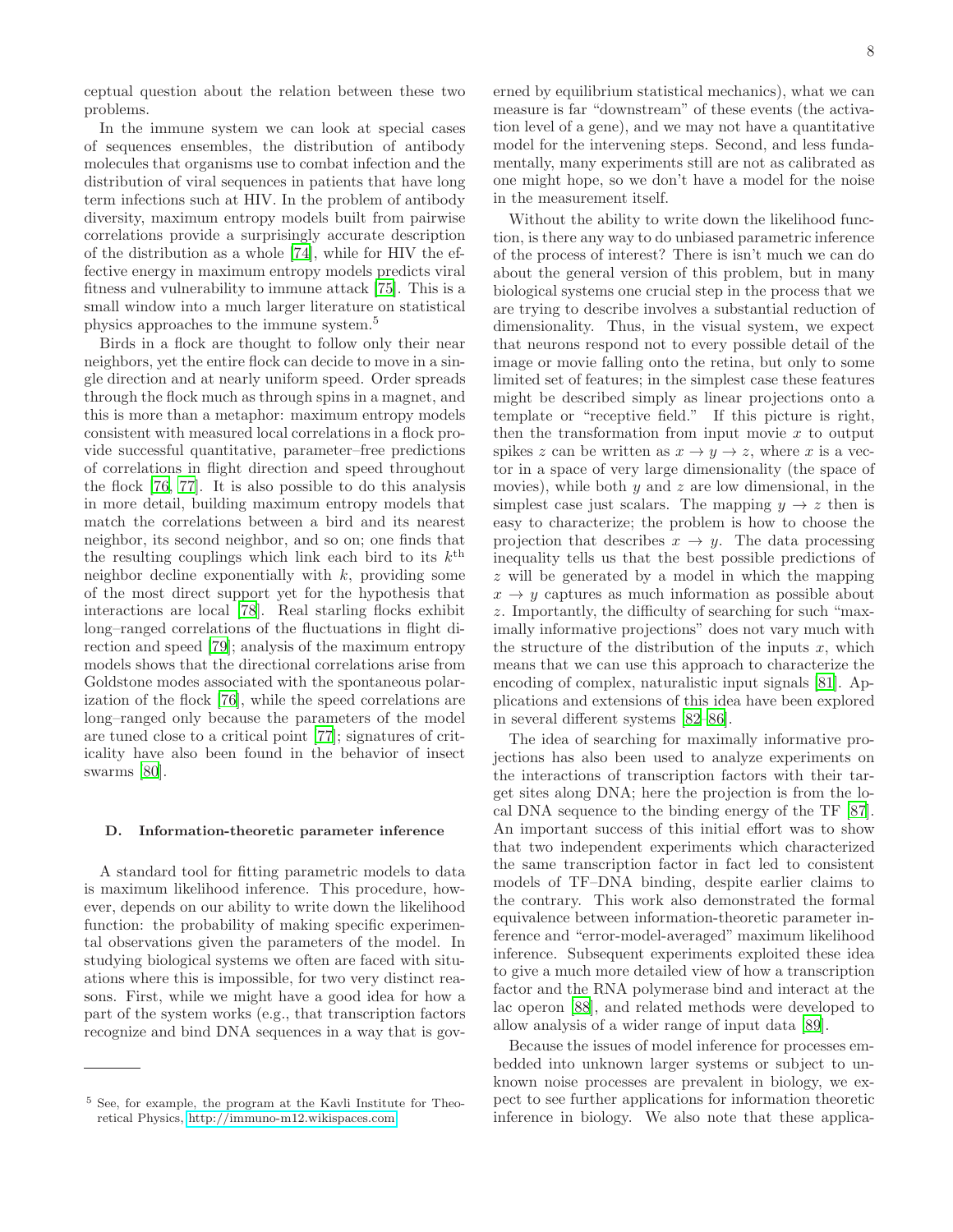tions can be seen as specific examples of a more general framework that relates learning (including parameter inference) to information flow between the data and its compressed representations. There are many interesting links between the learning problem, statistical mechanics, and field theory, which are beyond the scope of this review.

## <span id="page-8-0"></span>IV. OPTIMIZING INFORMATION FLOW

Information is essential for life, but bits are not free. Is it then possible that organisms are driven to extract and represent the maximum possible information given the physical constraints? This is an idea that arose almost immediately after Shannon's original work, and has been a productive source for thinking about many specific biological systems, across many scales.

## A. The genetic code

Five years after Shannon's papers, Watson and Crick proposed the double helical structure for DNA, and after another five years Crick could articulate "the sequence hypothesis": the sequence of amino acids in proteins is determined by the sequence of bases along the DNA [\[90\]](#page-17-18). Once one has this idea, the mapping between two major classes of biopolymers becomes a problem of coding, and it seemed natural to bring the new ideas of information theory to bear on this central problem of life [\[91](#page-17-19)]. In particular, it was hoped that the code might be efficient in the sense defined by Shannon, using as few bases as possible to encode the amino acid sequence of a protein. As we now know, the genetic code maps triplets of bases (codons) into one of twenty amino acids (plus "stop"), so that there is substantial redundancy.

The failure of the real genetic code to instantiate any of the early ideas about efficiency or optimality must have been a disappointment, and it is hard to find much serious interaction between information theory and molecular biology for some time after the code was worked out. This split may have been premature. In a triplet code, there are three possible "reading frames," and the first organism to have its entire genome sequenced—the bacteriophage ΦX174—makes use of the same DNA in multiple reading frames [\[92](#page-17-20)], an unexpected multiplexing that enhances efficiency in the original Shannon sense. Another observation is that the redundancy of the code is structured, so that random changes of a single base along the DNA are likely to map one amino acid either into itself ('silent' mutations) or into amino acids with very similar chemical properties. This would not be true in a random assignment of codons to amino acids, and it has been suggested that the real code may even be nearly optimal in this respect [\[93,](#page-17-21) [94\]](#page-17-22); if correct this means that the genetic code is not an optimal noiseless compression, as in the earliest (incorrect) proposals, but may be near

the bounds set by rate–distortion theory [\[95](#page-17-23)]. A full development of this idea will require understanding the cost of amino acid substitutions, which relates back to the analysis of sequence ensembles in Section [III C.](#page-5-0)

The genetic code really is a strategy for communicating from DNA bases to amino acids, and here too there are errors. Although one often pictures the specificity of life's mechanisms as deriving from the specific binding between complementary molecular components (as in the pairing of A with T and C with G in DNA), a beautiful chapter in the physics of life is the appreciation that these equilibrium interactions are not sufficiently selective, and hence that cells must build Maxwell demons to sort molecules with higher precision; the broad class of mechanisms that implement these demons is called kinetic proofreading [\[96,](#page-17-24) [97\]](#page-17-25) [see also Section 4.5 of Ref [\[1\]](#page-15-0)]. This creates an interesting tradeoff for the cell, which can operate at high fidelity but high energetic cost (paying for the demon), or trade the cost of errors against the reduced energetic cost of correcting them [\[98\]](#page-17-26). Although the costs and benefits of information flow in reading the genetic code have been much discussed, this still has not been given a fully information theoretic formulation.

### B. Efficient representations in sensory processing

One of the earliest uses of information theory to think about biological systems was an attempt to estimate the amount of information carried by neuronal action potentials [\[10,](#page-15-9) [99\]](#page-17-27). The answer depends crucially on the time resolution with which such spikes can be generated and detected by neurons. If the average rate of action potentials is  $\bar{r}$ , and the system can work with a time resolution  $\Delta \tau \ll 1/\bar{r}$ , then the stream of spikes becomes a binary sequence of  $1/\Delta \tau$  symbols per second, and the probability of a 1 (spike) is  $\bar{r}\Delta\tau$ . The maximum entropy of this sequence, which sets the capacity for the neuron to carry information, is then  $S \sim \log_2(e/\bar{r}\Delta\tau)$  bits/spike. In contrast, if the system is limited to counting spikes in windows much larger than the typical interspike interval, then the entropy becomes  $S \sim \log_2(e\bar{r}\Delta\tau)/(\bar{r}\Delta\tau)$ bits/spike. Evidently higher time resolution allows for higher information rates, and dramatically so: if spike rates are a few per second (as often true, on average), then time resolutions of a few milliseconds could allow for up to ten bits per spike. In 1952, when MacKay and McCulloch first made such estimates, locating real neural codes on the continuum from timing to counting was a matter of speculation. But this work established an agenda: could we measure the information that spike trains carry, for example about sensory inputs, and does this information approach the limits set by the entropy of the spike sequences themselves?

MacKay and McCulloch were thinking about a single neuron. But signals often are conveyed by larger populations of neurons, for example in the retina where many neurons respond to overlapping regions of the vi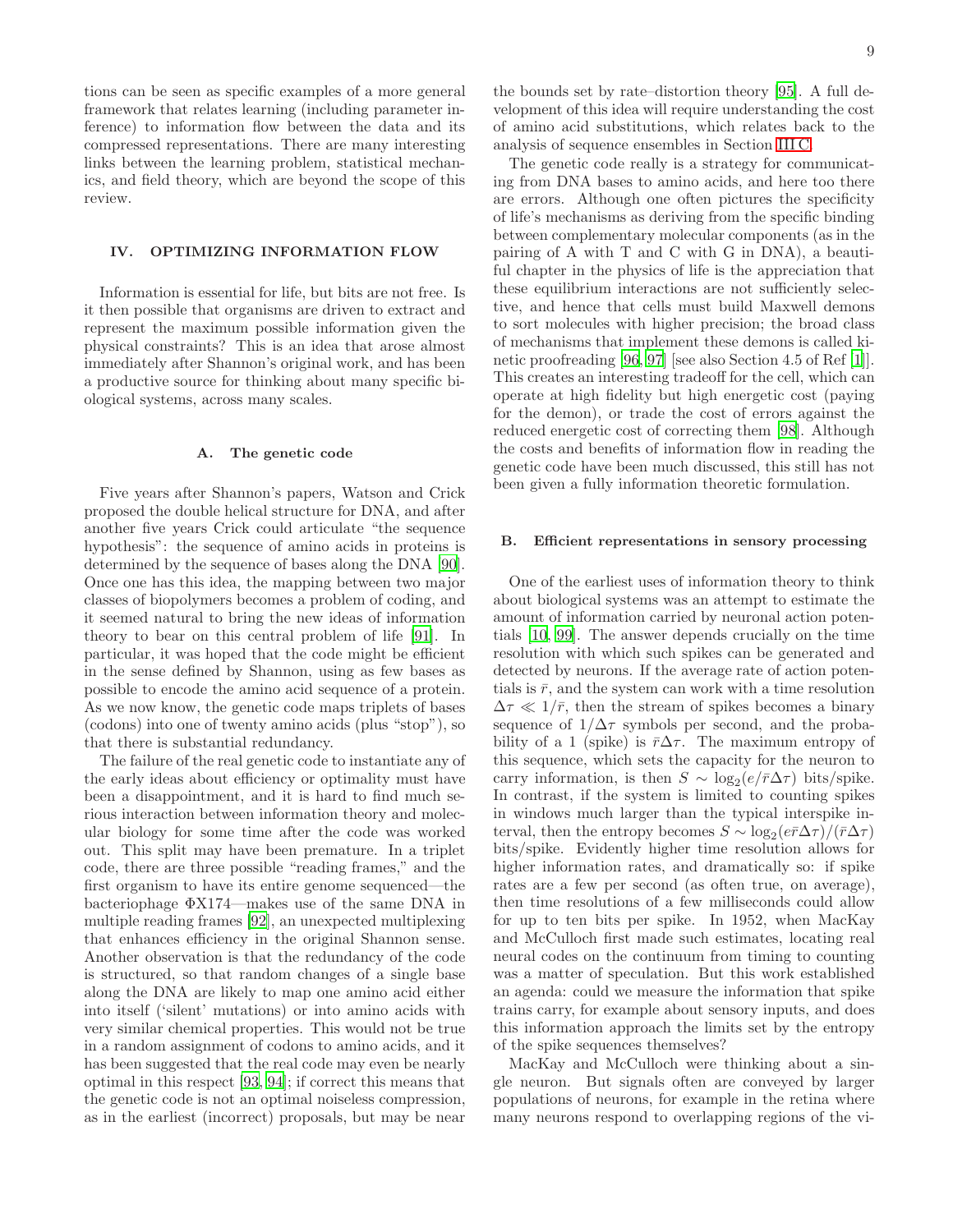sual world. As early as 1959, Barlow suggested that processing in the retina would have the function of removing redundancy among the outputs of neighboring ganglion cells, and argued that several major features of these cells' responses could be understood in this way: a reduction in the response to sustained stimuli (termed adaptation) serves to reduce redundancy in time, while the tendency of cells to respond to differences between light intensity in a small patch and the surrounding region ("center–surround" organization) serves to reduce redundancy in space [\[100,](#page-17-28) [101](#page-17-29)].

It would take many years until these ideas about efficient coding in sensory processing would be made quantitative. An important qualitative idea, however, is that the efficiency of a code depends on the distribution of inputs. Thus, we might expect that real organisms use codes that are matched to the distribution of signals that they encounter in their natural environment; put simply, the function of the code would make sense only in context, and the relevant context is quite complex. This realization stands in contrast to the long tradition of using highly simplified stimuli in laboratory studies of sensory function, and has led to the emergence of a subfield of neuroscience concerned specifically with the structure of natural sensory signals and the neural response to these signals [\[102,](#page-18-0) [103\]](#page-18-1).

The first stages of retinal coding occur with neurons that produce analog voltages rather than discrete spikes. Laughlin focused on cells in the first stage of processing after the photoreceptors in the fly retina, and asked if the nonlinear input/output relation that transforms light intensity into voltage is matched to the environmental distribution of light intensities [\[104\]](#page-18-2). If the voltage noise is small and constant throughout the dynamic range, then optimal information transmission implies that a (normalized) input/output relation should be equal to the cumulative probability distribution of the light intensity. By sampling natural scenes with a custom-built photodetector to predict the optimal input/output relation and comparing it with the measured one, Laughlin found a remarkable agreement with the theory, especially considering that there are no free parameters. Although there are obvious open questions, this was a really beautiful result that inspired the community to take these ideas more seriously.

For spiking neurons, measurements of information transmission in response to complex, dynamic stimuli began to appear in the 1990s. Initial measurements were based on decoding the spike trains to recover estimates of the input sensory signals [\[7,](#page-15-6) [105,](#page-18-3) [106\]](#page-18-4), and then analysis tools for more direct estimates were developed [\[13,](#page-15-26) [107\]](#page-18-5). In the primary sensory neurons of the frog inner ear, the mechanical sensors of the cockroach, ganglion cells in the vertebrate retina [\[108\]](#page-18-6) and subsequent layers of visual processing in mammals [\[109,](#page-18-7) [110](#page-18-8)], and motion–sensitive neurons deeper in fly visual system, as well as other systems, it was found that spike trains could transmit more than one bit per spike, and typically reached 30–50% of

the limit set by the spike train entropy, even with time resolutions in the millisecond range. In accord with the idea of matching to natural signals, information rates and coding efficiencies are larger with distributions of stimuli that capture features of the natural ensemble [\[111\]](#page-18-9), and in some cases truly natural stimuli reveal codes that maintain their efficiency down to sub–millisecond resolution  $[112]$ <sup>6</sup> Despite much prejudice to the contrary, there are demonstrations of efficient coding, with time resolutions of a few milliseconds, by single neurons in the cerebral cortex of our primate cousins [\[113,](#page-18-11) [114](#page-18-12)], suggesting strongly that these principles extend to brains much like our own.

If neurons implement coding strategies that are matched to the distribution of sensory inputs, what happens when this distribution changes? When we walk from a dark room out into the bright sunlight, the mean light intensity changes, and it takes a moment for our visual system to adapt to this new level. This adaptation is visible in the response of individual neurons in the retina, and this is one of the classical observations about neural coding, having roots in Adrian's first experiments in the 1920s [\[25](#page-15-21)]. But the efficient coding hypothesis predicts that the code should adapt not just to the mean, but to the whole distribution. In particular, natural images have an intermittent structure, so that the variance in light intensity varies significantly from point to point in a scene, and hence the variance seen by neurons responding to a small patch of the world will vary in time, so adaptation to the variance would enhance efficiency [\[115\]](#page-18-13), and similar arguments could be made about other sensory modalities. Early experiments in the vertebrate retina demonstrated this adaptation to variance explicitly [\[116\]](#page-18-14). Subsequent experiments have shown that retinal adaptation is an even richer phenomenon, so that properly chosen distributions of inputs can drastically change even very basic features of the code exhibited by single neurons, and this is part of a growing realization that the retina is capable of much more complex computations than originally believed [\[117\]](#page-18-15).

Adaptation to the variance of input signals has now been seen in many systems [\[118](#page-18-16)]: motion–sensitive neurons of the fly visual system [\[119,](#page-18-17) [120](#page-18-18)], auditory neurons at several stages of processing in mammals and birds [\[121](#page-18-19)[–126\]](#page-18-20), whisker motion sensing neurons in rodents [\[127\]](#page-18-21), and in the farthest reaches of primate visual cortex, where cells responsive to the shapes of objects adapt to the variance along different parameters describing these shapes [\[128](#page-18-22)]. In many of these systems, changing the variance of the input distribution simply produces a rescaling of the input/output relation, as first observed in the fly motion–sensitive cells [\[119\]](#page-18-17). If the typical sig-

<sup>6</sup> These results depend on getting control over the problems of estimating entropy and information from limited samples, as discussed in Section [III A.](#page-3-1)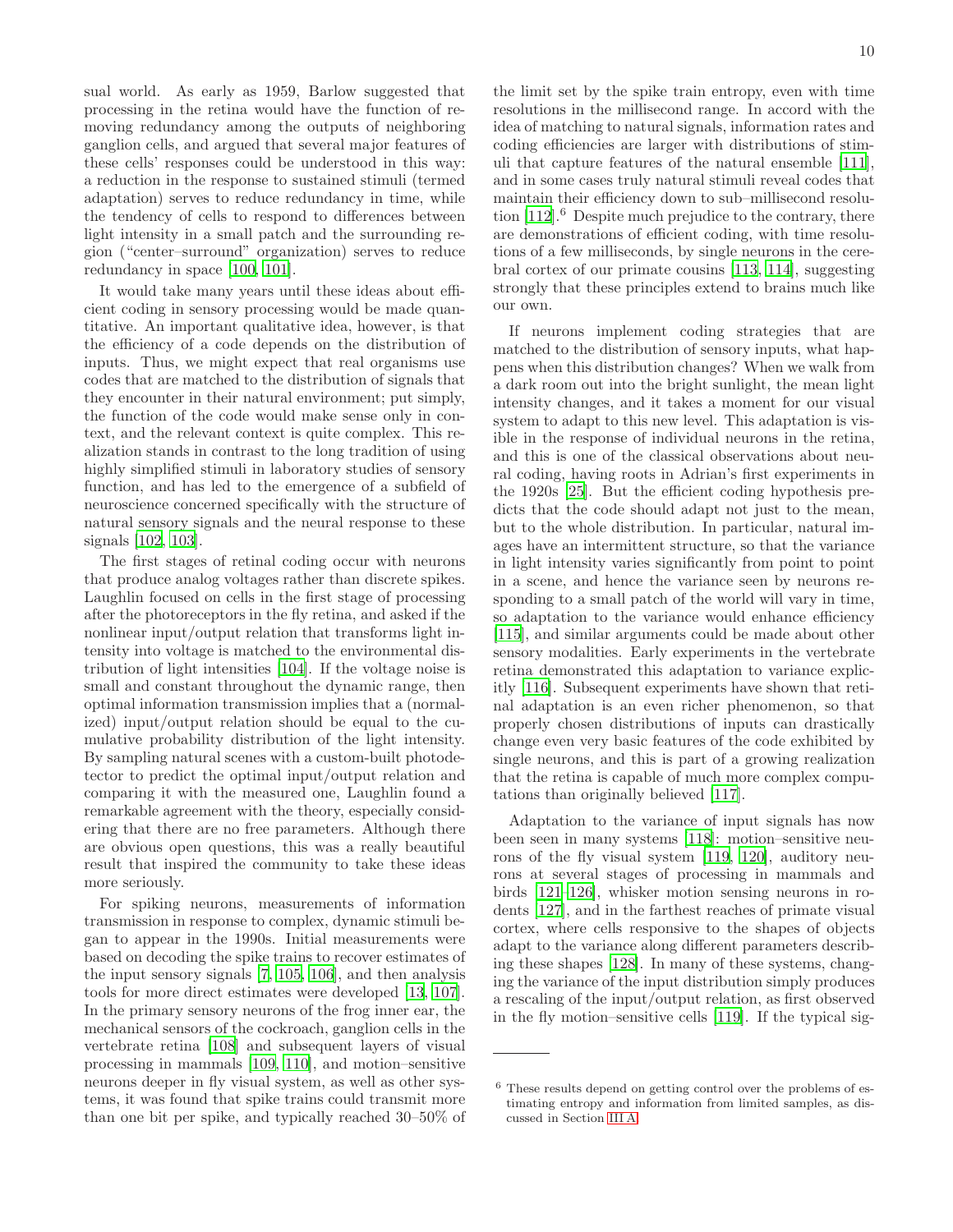nals are large compared to internal noise levels but not so large as to saturate the system, then the dynamic range of the inputs themselves provides the only scale in the problem, and hence optimization must lead to the observed scaling behavior; in the fly it was even possible to check that the scaling factor chosen by the adaptation mechanism served to optimize the transmitted information [\[119\]](#page-18-17). When the input distribution shifts suddenly, the input/output relation adjusts with remarkable speed, perhaps so rapidly that there is no sharp distinction between adaptation and the nonlinear transient response. The time scales involved are essentially the shortest ones allowed by the need to gather statistics and verify that the distribution has, in fact, changed [\[120](#page-18-18), [129](#page-18-23)].

Barlow's original idea about redundancy reduction in the retina was implemented mathematically by Atick and Redlich [\[130\]](#page-18-24), who approximated retinal ganglion cells as analog devices that respond to a linearly filtered version of their visual inputs. They searched for optimal filters, and showed that in low background lights ganglion cells should integrate over small regions of space and time, while at high light levels the response should be differentiating; this corresponds to a crossover between noise reduction and redundancy reduction being the dominant factors in enhancing information transmission, and agrees with the data.

If we imagine that neurons filter their inputs to remove redundancy, then the outputs should become close to uncorrelated or "white." But many natural input signals have power spectra in time that are approximately  $1/\omega$ , and whitening this spectrum requires a transfer function between input and output  $\sim \sqrt{\omega}$ , which is not so easy to realize. Nonetheless, the linear transfer function from the photoreceptor cells to the second order neurons studied by Laughlin has precisely this form [\[131](#page-18-25)]. The transfer of the signal from one cell to the next is mediated, here as elsewhere in the brain, by the neurotransmitter molecules that are packaged into discrete vesicles. Careful measurements of the signal and noise characteristics in both cells leads to very high estimates of the information capacity of this connection (synapse), more than one thousand bits per second [\[132\]](#page-18-26), and this is close to the physical limit set by the entropy of counting the vesicles [\[1,](#page-15-0) [10\]](#page-15-9).

In the actual retina, of course, not all cells are identical, and is interesting to ask if we can predict the distribution over cell types from optimization principles. There is an old discussion about the choice of three color sensitivities for the photoreceptors in the bee's eye, arguing that the particular combination that is found in a whole family of related species serves to provide maximal information about the identity of the flowers from which bees collect nectar [\[133\]](#page-18-27). In the primate retina, more rigorous arguments have been used to predict the distribution of the three cone types, which is both highly non–uniform and varies with position on the retina [\[134\]](#page-18-28). Retinal processing involves a plethora of cell types, but all visual systems divide signals into 'on' and 'off' pathways, which respond with more action potentials when the light level rises above or below its local average value; Ratliff et al [\[135\]](#page-18-29) have argued that the preponderance of off cells is matched to an asymmetry in the distribution of light intensities found in natural scenes, and that other differences between on an off pathways also serve to optimize information transmission.

If we focus on a single class of retinal ganglion cells, we find that they form a lattice across the surface of the retina [see, for example, Ref [\[56](#page-16-25)]]. The geometrical properties of this lattice, specifically, the size over which each cell integrates the signal relative to the lattice spacing, can be predicted from information optimization [\[136\]](#page-18-30). These lattices are, however, not perfectly regular due to discreteness and imperfections in the spatial arrangement of the photoreceptors, and in principle these irregularities should lead to a loss of information. Remarkably, these variations turn to be correlated with the local variations in the connectivity from the photoreceptor array to the ganglion cell layer in such a way as to almost perfectly compensate for the information loss [\[137](#page-18-31)].

Attempts to analyze the optimization problem for spiking neurons were quite scattered until the work of Smith and Lewicki on the coding of complex sounds [\[138,](#page-18-32) [139\]](#page-18-33). Rather than trying to build models of the process by which continuous inputs are converted into spikes, and then optimizing the parameters of these models, they chose the spike times themselves as the variables describing the encoding process and optimized the code assuming that the goal was to reconstruct the inputs using a simple linear algorithm, following [\[7](#page-15-6)]. The result of the calculation is then a set of spike trains for a population of neurons responding to acoustic inputs, and these spike trains could be analyzed in the same way that experimentalists routinely analyze data from real neurons. The results were impressive: optimal spike encoders for speech–like sounds, but not for other sound ensembles, almost perfectly match the characteristics of real auditory neurons. Further, the rate–distortion functions for these neural codes reach or even surpass the performance of the best artificial systems.

The problem of optimal coding has also been studied from a theoretical angle. In a population of rate neurons that suffer from negligible intrinsic noise, the optimal code decorrelates the inputs: this should happen not only at pairwise order (by whitening), as suggested by early works of Barlow, van Hateren and others [\[100](#page-17-28), [140](#page-18-34)], but at all orders of correlation; in other words, the optimal code will minimize the mutual information between different neurons at the output. This led to the idea of 'independent component analysis' (ICA) and sparse codes. Imagining that neurons in the visual pathway perform linear filtering on the incoming stimuli and optimizing the filters using ICA over natural scenes, two groups recovered the well-known Gabor-like filters found in the primary visual cortex [\[141,](#page-18-35) [142\]](#page-18-36).

In the presence of nonlinearities and noise, optimizing information is much more difficult; early work in this di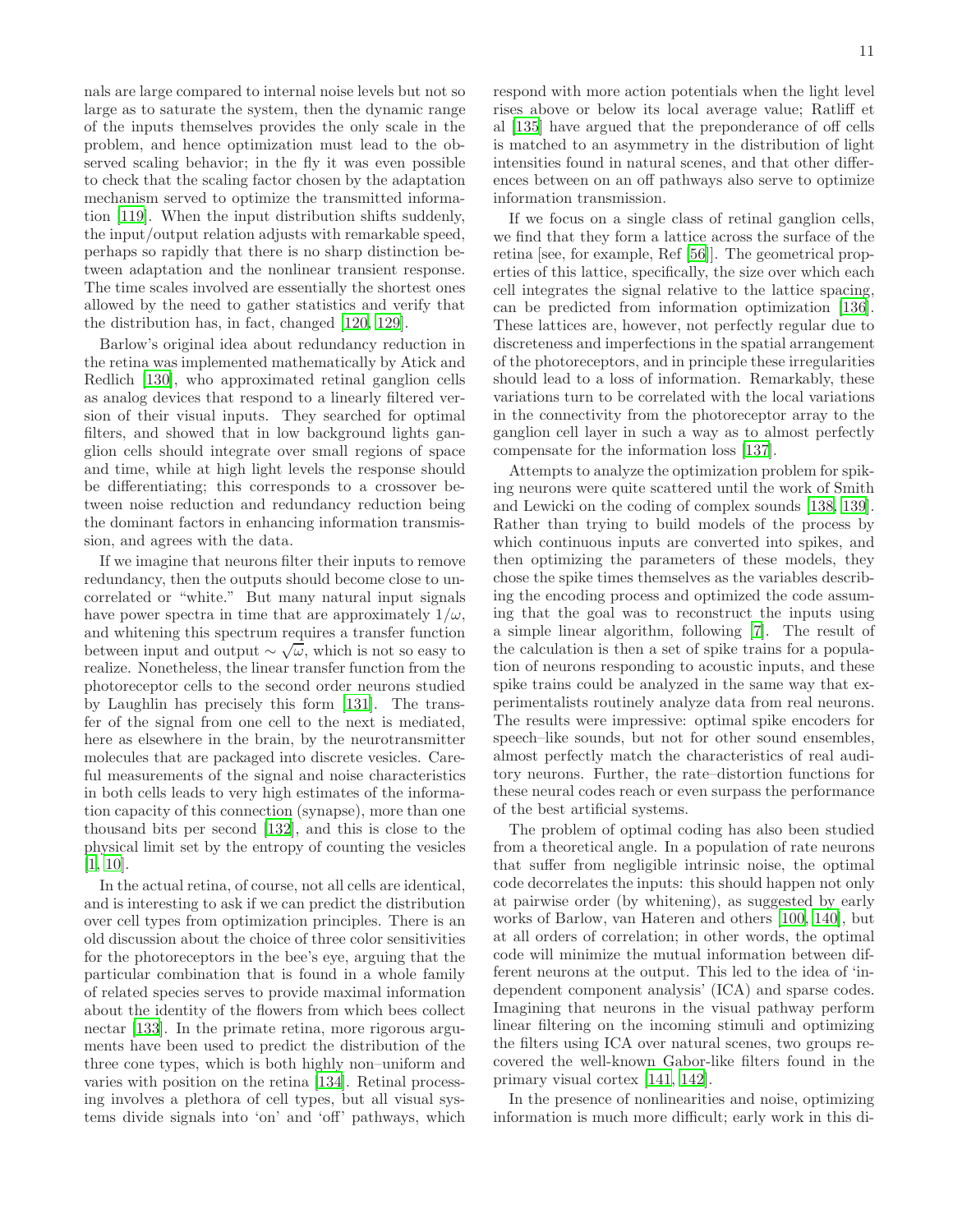rection was done by Linsker [\[143\]](#page-18-37). If neurons are noisy, perfect decorrelation is no longer optimal. In this case, some amount of redundancy (in engineered codes in the form of error-correcting bits) can be beneficial [\[144](#page-19-0)]. It is interesting to note that real neuronal spike trains are usually weakly correlated at the pairwise level and redundant [\[145](#page-19-1)], and at the level of a large population this redundancy can suffice to predict well the behavior of one neuron from the state of the rest of the network [\[146](#page-19-2)]. If noise is small, information optimization can be carried out in a continuous nonlinear system, and the tradeoffs between decorrelation and redundancy reduction can be explored in detail; in this framework, Karklin and Simoncelli managed to derive many properties of the retina simultaneously from the statistical structure of natural scenes [\[147](#page-19-3)]. This optimization, as well as previous work [\[148\]](#page-19-4), also incorporated an important constraint on metabolic efficiency (cost of spiking). By departing from analytically tractable cases, numerical exploration has been used to study optimal coding at arbitrary noise levels with high-dimensional stimuli [\[149\]](#page-19-5). Using a model for an interacting neural population that can be linked to maximum maximum entropy models with an Ising form (Section [III C\)](#page-5-0), small networks experienced a transition between redundant coding and decorrelation based on the statistical structure of the inputs and the level of noise in single units. Surprisingly, when noise in single units is high enough, the redundant strategy with information-maximizing connectivity yields a network with strong attractor states to which different stimuli map uniquely, recovering Hopfield-like associative memory [\[39\]](#page-16-9) from an optimization principle. Mapping out a complete 'phase diagram' of optimal coding strategies for high-dimensional noisy nonlinear input/output maps remains a challenge.

Finally, we note that many popular models for coding by large populations of neurons are inefficient in the extreme. It is widely assumed that neurons in a single region of the visual cortex, for example, are selective for a very limited number of features (e.g., the velocity of motion, or the orientation of an edge). If all the neurons in the population respond independently to these features, with each of the  $N$  cells preferring a slightly different value, and we assume that what matters is the number of spikes each neuron generates in a relatively large window of time ("rate coding"), then the response of the population as a whole will allow us to determine the value of the feature with a precision  $\sim 1/\sqrt{N}$ . But this means that the information conveyed by the population is  $\sim$  log(N), and thus the information per neuron vanishes as  $N$  becomes large. Are we missing something? One possibility is that the diversity of dynamical responses among neurons with redundant static feature selectivity can be sufficient to create a combinatorial code for stimulus timing, allowing the information to grow linearly with the number of neurons over a much larger dynamic range [\[150\]](#page-19-6). A more radical alternative is suggested by the discovery of "grid cells," neurons that encode an animal's position relative to a lattice [\[151](#page-19-7)]. In this system, it is possible for a population of neurons with different lattice spacing to generate a truly efficient code, with more neurons allowing exponentially more accuracy in the representation of position [\[152,](#page-19-8) [153\]](#page-19-9). These ideas point to the need for direct measurement of the information carried by large populations of cells, under reasonably natural conditions.

### C. Biochemical and genetic networks

Even the simplest of bacteria have genes that code for many hundreds of proteins, and our own genome codes for more than ten thousand proteins. No single cell needs to make all these proteins at once, and there are many layers of regulation to control the readout or expression of individual genes. One important class of these mechanisms is the binding of protein molecules, called transcription factors, to specific sequences along the DNA, close to the start of the coding region of a gene. Transcription factor binding can both repress or activate protein synthesis; in bacteria there are simple geometrical pictures for how this can happen that are probably good approximations to reality, but the situation in higher organisms is less clear. In all cases, transcription factors act at concentrations in the nanoMolar range, and  $1 \text{ nM} \sim 1 \text{ molecule}/\mu\text{m}^3$ . But a bacterium has a volume of only a few cubic microns, which means that the regulation of transcription is controlled by just handfuls of molecules.

The small numbers of molecules involved means that the regulation of gene expression is, inevitably, noisy, and this noise was measured directly in the early 2000s [\[154](#page-19-10)– [156\]](#page-19-11). How does this noise limit the transmission of information through the system, from the input concentration of transcription factors to the output level of the protein encoded by the target gene? Here information provides a measure of regulatory power, counting the number of reliably distinguishable output states that can be accessed by adjusting the inputs [\[157,](#page-19-12) [158\]](#page-19-13). We recall that if the input/output relation and noise in the system are fixed, then we can optimize information transmission by adjusting the distribution of input signals. This matching condition, which is essentially the same as in Laughlin's discussion of the fly retina, allows the system to get as much regulatory power as possible out of a limited number of molecules. An important difference from Laughlin's discussion is that noise in the case of transcriptional regulation must be (and is measured to be) strongly dependent on the levels of input and output.

Early events in development of the fruit fly embryo provide a productive testing ground for ideas about the regulation of gene expression. During the construction of the egg, the mother places the mRNA for a transcription factor at the end that will become the head; the combination of synthesis, diffusion and degradation of the protein (Bicoid) translated from this mRNA results in a spatially varying concentration along the length of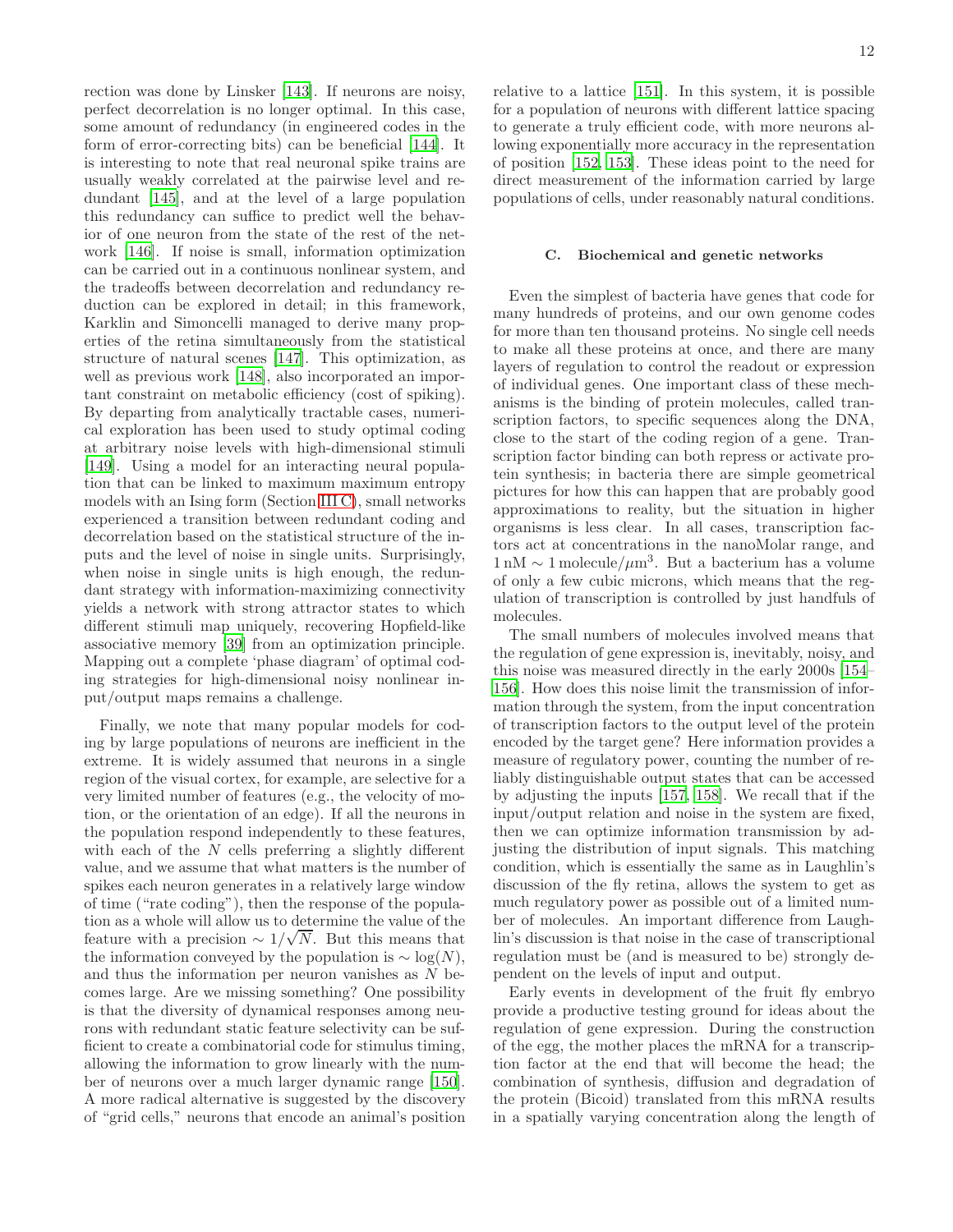embryo—a gradient in the concentration of a primary morphogen, to use the conventional language. Bicoid is the input to an interacting network of genes (called "gap genes" and "pair-rule genes") that end up being expressed in distinct spatial patterns, which will define the final body plan of the larval fly. Importantly, these patterns are visible within a few hours after the egg is laid, before cells start to move and even before there are membranes marking the boundaries between the cells.

A first generation of quantitative experiments on this system mapped the relationship between the input transcription factor concentration and the output level of one of the gap genes, making measurements nucleus by nucleus in single embryos, and demonstrating that the results are consistent across embryos [\[28,](#page-15-24) [159\]](#page-19-14). If we think of  $x$  as the input concentration and  $y$  as the output concentration, then these experiments allow us to estimate the behavior of the communication channel,  $P(y|x)$ . We can solve numerically for the distribution of inputs that optimizes information transmission, and compare with experiment. Because the mean input/output relation has broad, flat segments, many different input distributions give essentially the same mutual information between  $x$ and  $y$ , but all these near-optimal input distributions have the same output distribution, so we make the comparison of the predicted  $P_{\text{out}}(y)$  with experiment [\[160\]](#page-19-15). The agreement, which involves no adjustable parameters, is excellent. Importantly, we can also estimate directly the mutual information  $I(x; y)$  from the data, and find that it is  $0.88 \pm 0.09$  of the optimum, so that the system really is transmitting nearly the maximal information given the measured noise levels. This information is about a bit and a half, showing that the regulation of gene expression in this case is more than just an on/off switch.

Thinking of transcriptional regulation in the early embryo as having one input and one output is a drastic oversimplification, but dealing with multiple inputs and multiple outputs is very difficult. It is thus useful to note that the information of relevance for development is information about the position of the cell. If we can measure the expression levels of multiple genes simultaneously, we can ask how much information these level provide about position even if we can't also measure all the input signals. Indeed, the qualitative concept of positional information is very old [\[161\]](#page-19-16), and it is attractive to try and make this quantitative [\[162,](#page-19-17) [163\]](#page-19-18). Refinement of classical staining methods make it possible to measure, simultaneously and with high accuracy, the normalized concentrations of four gap genes that provide dominant signals along the central 80% of the embryo's length [\[26\]](#page-15-22). Analysis of these experiments shows that is is possible to "decode" the expression levels and estimate the position of a nucleus to an accuracy of better than 1% of the length of egg, corresponding to a total of  $4.14 \pm 0.05$ bits of information about position [\[162\]](#page-19-17). This precision is comparable to the spacing between neighboring cells, and to the precision of subsequent developmental events, suggesting that the embryo really does use this information.

Each of the four gap genes has a complicated profile of concentration vs. position along the embryo, and the noise levels have an even more complicated structure. But since cells are almost uniformly distributed, matching of the distribution on inputs to the noise characteristics of the system would require that the error in estimating position be almost uniform as well. This is, in fact, what we see in the data [\[162](#page-19-17)]; indeed, if we imagine trying to redistribute the cells so as to transmit more information, we could gain less than 2%. This seems a striking signature of optimization.

Optimization of information flow should involve more than matching: we should be able to find the architecture and parameters of genetic networks that allow for maximal information transmission. One ambitious idea is to define a dynamics in the space of networks that is a schematic of the evolutionary process, and then use information as a surrogate for fitness [\[164](#page-19-19)]. The networks that emerge from such simulations have many qualitative features in common with the networks functioning in real embryos, including the fruit fly. One can find examples of multiple genes driven by a common maternal morphogen, each one activating itself and repressing other genes in the network, much as for the gap genes. A conceptually striking feature of this work is that it explicitly constructs paths through the space of possible networks that lead from simpler to more complex body plans, through gene duplication followed by mutation. Importantly, almost all the steps along the path are either neutral or increase the fitness. As the authors emphasize, this "... provides a quantitative demonstration that continuous positive selection can generate complex phenotypes from simple components by incremental evolution, as Darwin proposed."

Rather than reconstructing entire evolutionary trajectories for networks, we can try to find locally optimal networks within some broad class of models [\[165](#page-19-20)[–167\]](#page-19-21). Here again we can see features that remind us of real networks, but there are surprises. When the available concentration of transcription factors is severely limited, the optimal strategy for transmitting information is for a single transcription factor to broadcast to multiple, completely redundant targets, essentially using the redundancy to make multiple measurements of a weak signal. Observations of redundancy in genetic networks usually is taken as prima facie evidence against optimization and in favor of an interpretation in which network architecture is just an artifact of evolutionary history, but here we have a quantitative demonstration that such qualitative arguments can be wrong. More subtly, these calculations show that even qualitative features of the networks which maximize information transmission depend on some molecular details of the regulatory mechanisms. This is slightly worrisome, but also suggests a path for some of the intricacy of complex molecular interactions to influence macroscopic behavior. A related approach to these same problems is inspired not by embryos but by ar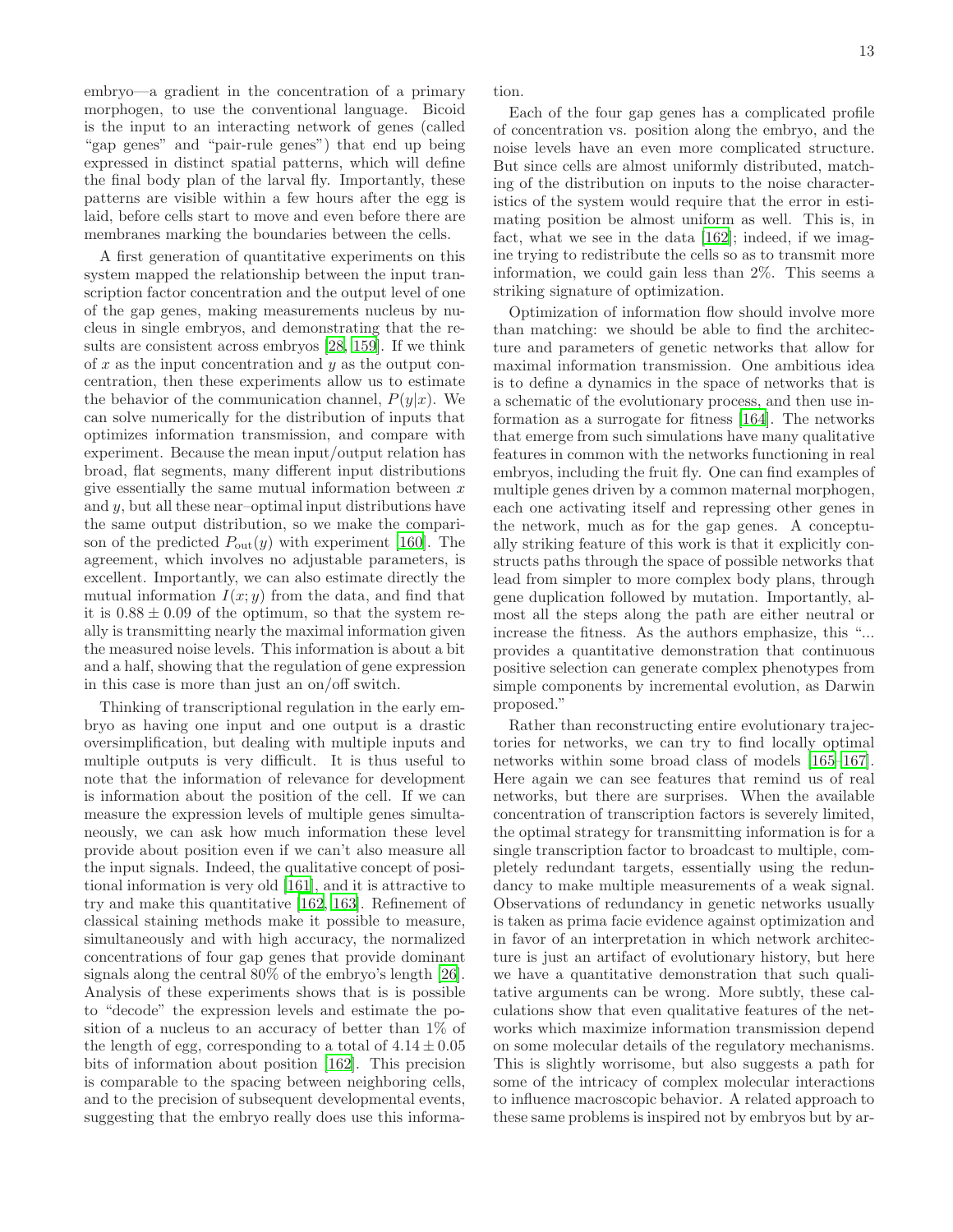tificial genetic circuits that have more limited topologies and inputs, allowing for an exhaustive exploration [\[168\]](#page-19-22). In these cases, the optimization of information transmission leads to very broad maxima in the space of network parameters, so that network topology is the dominant consideration. These efforts at full optimization have been limited to static inputs and outputs; information transmission in dynamic contexts raises new questions, which are just starting to be explored [\[169,](#page-19-23) [170](#page-19-24)]. Finally, interesting questions that have been highlighted recently include the link between information transmission and cellular decision making [\[171\]](#page-19-25), and using information theory to put strict bounds on the reliability of biochemical processes even when many of these processes are unknown or unobserved [\[172](#page-19-26)].

#### D. More ambitious goals

Success at gambling, and perhaps at life, plausibly depends on how much information we have. If we know more about the outcome of a coin flip (or a horse race, or the stock market, or ... ), then we should be able to win our bets more often, and hence make more money. But it is not obvious that the knowledge measured by Shannon's bits quantifies the useful knowledge in this context. Kelly analyzed a simple gambling game and showed that the maximum rate at which winnings can grow is precisely the information that bettors have about the outcome, and his proof is constructive, so we actually know how to achieve this maximum [\[173\]](#page-19-27). We can think of the choices that organisms make—e.g., to express different levels of proteins—as being bets on the state of the environment, and there have been several efforts to construct scenarios that match the structure of Kelly's argument, so that the growth rate of the organisms becomes equal to the information that they have about environmental conditions [\[174–](#page-19-28)[176\]](#page-19-29). More generally, from rate distortion theory we know that achieving a given average growth rate across a wide range of conditions will require some minimum amount of information about the environment [\[177\]](#page-19-30). These connections between growth rates and information provide a path for evolution to select for organisms that gather and represent more information about their environment.

Another interesting connection of information theoretic optimization to biological function is in the problem of search [\[178](#page-19-31)]. Organisms search for food, for shelter, for mates, and more; it may even be possible to think more generally about computations or decisions as the search for solutions. If we imagine that we are looking for something in one of  $N$  possible places, we can order these by our current estimate of the probability  $P_n$  that we will find what we are looking for in the  $n<sup>th</sup>$  place, so that  $P_1 > P_2 > \cdots > P_n$ . Then if we look first in the most likely place, and then down the list, the mean number of tries before we find what we are looking for is  $\bar{n} = \sum_{n=1}^{N} n_n$ . Given  $\bar{n}$ , there is a probability distribu-

tion  $(P_n \propto e^{-\lambda n})$  that has maximal entropy. Conversely, if our uncertainty corresponds to a probability distribution with entropy S, then the mean search time  $\bar{n}$  has a minimum, independent of all other details. The only way we can speed up our search is to reduce the entropy of the distribution, or to gain information in the Shannon sense; while there is no guarantee that our search will go as fast as allowed by this information, it cannot go faster.

The idea of "infotaxis" is to replace the task of finding something with the task of gaining information about its location [\[178\]](#page-19-31). In the context of a flying insect searching for the source of an odor, where new information arrives only intermittently when the flight path crosses odor plumes, optimizing the gathering of information by properly alternating upwind flight with cross–wind 'casting' in fact leads to the source, and the flight paths that are generated by this algorithm are reminiscent of the paths taken by insects in natural environments.<sup>7</sup> For the purposes of this review, perhaps the most important result from the infotaxis idea is the demonstration that a biologically grounded, goal–directed behavior can be replaced with an abstract, information theoretic optimization principle. This certainly encourages us to think that some of the nitty–gritty of biology should be derivable from more general principles.

In their earliest work, Attneave and Barlow expressed the hope that the search for efficient representations of sensory data would drive discovery of features and objects that form our perceptual vocabulary, and Attneave even tried simple experiments to show that human subjects use efficient strategies in abstracting simple figures into sketches [\[100,](#page-17-28) [101,](#page-17-29) [180\]](#page-19-32). As an example, if our world consists of a finite set of rigid objects, each seen from many different perspectives, then the most efficient representation of the image data reaching our eyes would consist of a discrete label for object identity and a few parameters to describe the viewing geometry. In this case, optimization in an information theoretic sense would require our brains to recognize objects, and the labeling of these objects would constitute a 'naming' of the meaningful features of the visual world, without any additional instructions. At its most ambitious, the claim would be that these features acquire meaning because they are maximally informative, as opposed to having meaning imposed upon them.

Shannon frequently used English as an example of information theoretic ideas, and even played a "guessing

<sup>7</sup> As an aside, we note that insects seem to "know" about the intermittent structure of turbulent flows [\[179](#page-19-33)]. In particular, moths exposed to smooth ribbon plumes, which provide a continuous signal and should in principle be easy to follow, fly along strongly zig–zag trajectories, spending most their time casting crosswind, while the same moths exposed to intermittent or turbulent plumes fly efficiently toward the source of the odor. This is one of the strongest, qualitative results demonstrating that neural processing is tuned to the statistical structure of physical signals that arise in the natural environment.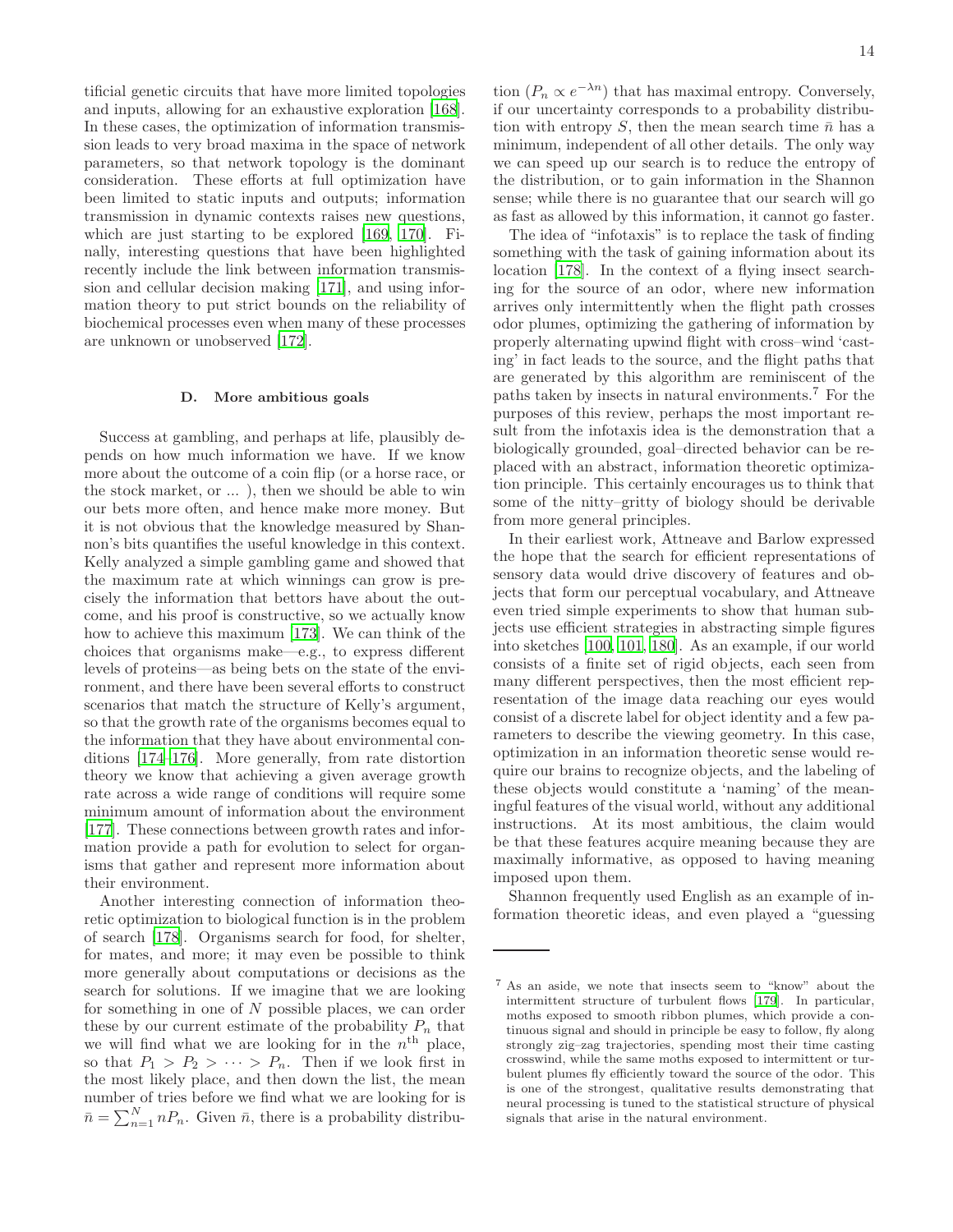game" with human subjects to estimate the entropy of written texts [\[181\]](#page-19-34). On the other hand, there is a persistent suspicion that there must be more than just statistics involved in the structure and meaning of language, and one of the foundational papers of modern linguistics is essentially an attack on Shannon's probabilistic models for language [\[182\]](#page-19-35). Some of these early arguments are related to the crude Markovian models that Shannon used as illustrations, and some are related to the confusion between learning a probabilistic model and simply counting events,<sup>8</sup> but questions remain, and Shannon himself eschewed any connection to the problem of meaning. In what proved to be a more direct attack on this question, Pereira et al [\[184\]](#page-19-36) developed an algorithm to cluster nouns based on the distribution of verbs that occur in the same sentence; their approach can be thought of as compressing the description of the noun while preserving information about the identity of the verb, and hence is yet another example of efficient representation [\[185\]](#page-19-37). The resulting clusters exhibit a striking degree of semantic (rather than just syntactic) coherence, and it hard to resist saying that this purely information theoretic approach is extracting meaning. These references are just a small sampling from the roots of a huge literature. By now, we all interact with probabilistic models of language every day (through internet search engines, automatic translation, ...), so perhaps the larger conceptual question of whether the search for efficient representation captures meaning has become less urgent. Nonetheless, we suspect that there are many open questions here, including whether we really understand how to write down models that capture the very long–ranged correlations that are present in texts.

The entropy of a probability distribution is defined without reference to anything else, at least in the case of discrete variables, but information is always about something. Thus it makes no sense to ask about the information content of a signal; one has to ask how much information the signal provides about some quantity of interest.<sup>9</sup> Arguably the most successful uses of information

<sup>8</sup> Thus, Chomsky famously argued that statistical approaches could not distinguish between sentences that have never occurred but are instantly recognizable as grammatical (Colorless green ideas sleep furiously) and sentences that never occurred because they are forbidden by grammatical rules (Furiously sleep ideas green colorless) [\[182](#page-19-35)]. As a concrete rejoinder, Pereira constructed a simple Markov model in which successive words belong to clusters, so that  $P(W_{n+1}, W_n) =$  $\sum_{C} Q(W_{n+1}|C) Q(W_{n}|C) P(C)$ , and learned the model on a modest body of newspaper texts using just sixteen clusters. He found that Chomsky's two example sentences have probabilities that differ by a factor of more than  $10^5$  [\[183](#page-19-38)]. But between the dates of these references, a much more sophisticated view of the learning problem had emerged.

<sup>9</sup> We could be interested in the value of the signal itself, in which case the information is equal to the entropy. But this is seldom the case. If the signal is the text of a newspaper, for example, we probably are not interested in the text itself, but what it tells

theory in thinking about biological systems are in those cases where the question "information about what?" has a clear answer. But this makes us worry that more of the predictive power of our theories resides in this qualitative knowledge of the biologically relevant information than in the more mathematical principle of optimizing information transmission. Can we do something more general than just making a list of which information is relevant for each particular system?

Information cannot be useful to an organism unless it carries predictive power: if we use information to guide our actions, it takes time to act, and hence any measure of the success of our actions will be in relation to a future state of the world [\[186\]](#page-20-0). While not all predictive information is equally useful, non–predictive information is useless, and so separating predictive from non–predictive information is an important task. If we observe a system for time  $T$ , then the distribution from which trajectories are drawn has an entropy  $S(T)$  that we expect to be extensive at large  $T$ . But the mutual information between, for example, observations on the past  $(-T < t \leq 0)$  and and equally long future  $(0 < t \leq T)$ is given by  $I_{\text{pred}}(T) = 2S(T) - S(2T)$ . Importantly, any extensive component of the entropy cancels, and the information that the past provides about the future must be sub–extensive, even if we allow for an unlimited future, so most of the bits we observe must be discarded if we want to isolate the predictive bits. This sub–extensive entropy is related to our intuitive notions of the complexity of the underlying processes [\[187,](#page-20-1) [188\]](#page-20-2), and providing an efficient representation of predictive information is connected to problems ranging from signal processing to learning [\[186,](#page-20-0) [189\]](#page-20-3). Recent work provides preliminary evidence that populations of neurons in the retina indeed provide such an efficient representation, separating predictive information from the non–predictive background at least in simplified visual worlds [\[190\]](#page-20-4), but much more remains to be done in this direction.

### V. OUTLOOK

We can trace the use of information theoretic ideas to describe biological systems back roughly sixty years, almost to the origins of information theory itself. We have emphasized that these connections between information and the phenomena of life have two very different flavors, one grounded in data and the other aiming for a theory in which the behaviors of real biological systems are derivable from some sort of optimization principle. Both directions have been productive, and as the volume of quantitative experimental data on biological systems

us about events in the world. In particular, the entropy of the text is increased if we introduce random spelling errors, but the information about events is decreased.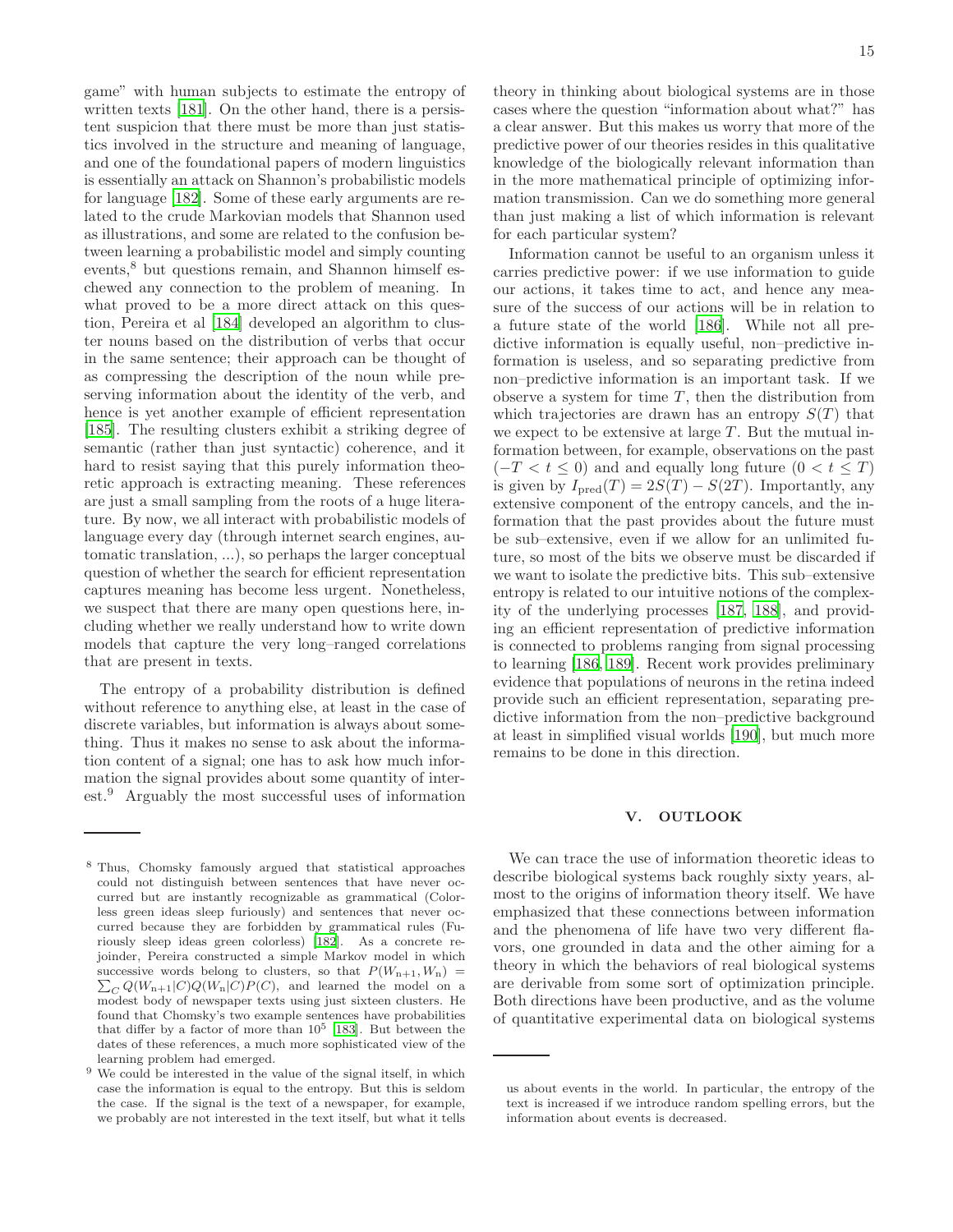grows, it seems clear that the utility of the approaches to data analysis described in Section [III](#page-3-0) will grow in parallel. The search for real theories is more ambitious.

It is important that we have concrete examples of biological systems that are operating near an optimum of information transmission or efficiency of representation, as reviewed in Section [IV.](#page-8-0) What we don't know is whether these are isolated instances, or examples of a general principle. It is relatively easy to work out what optimization means in simplified settings, but much harder to address the theoretical issues that arise in more realistic contexts, e.g. with many interacting degrees of freedom and the complexities of fully natural signals. At the same time, it took decades to get to the point where even the most basic quantities—the actual information carried by biological signals—could be measured reliably. Now that many of these foundational steps have been solidified, we

- <span id="page-15-0"></span>[1] W Bialek, *Biophysics: Searching for Principles.* W Bialek (Princeton University Press, Princeton NJ, 2012).
- <span id="page-15-1"></span>[2] CE Shannon, A mathematical theory of communication. *Bell Sys Tech J* 27, 379–423 & 623–656 (1948).
- <span id="page-15-2"></span>[3] TM Cover and JA Thomas, *Elements of Information Theory* (Wiley, New York, 1991).
- <span id="page-15-3"></span>[4] M Mézard and A Montanari, *Information, Physics, and Computation* (Oxford University Press, Oxford and New York, 2009).
- <span id="page-15-5"></span>[5] CE Shannon, Coding theorems for a discrete source with a fidelity criterion. *IRE Nat Conv Rec* 4, 142–163 (1959).
- <span id="page-15-4"></span>[6] T Berger, *Rate–Distortion Theory: A Mathematical Basis for Data Compression* (Prentice–Hall, Englewood Cliffs NJ, 1971).
- <span id="page-15-6"></span>[7] W Bialek, F Rieke, RR de Ruyter van Steveninck, and D Warland, Reading a neural code. *Science* 252, 1854– 1857 (1991).
- <span id="page-15-7"></span>[8] O Marre, VB Soler, KD Simmons, T Mora, G Tkačik, and MJ Berry II, High accuracy decoding of dynamical motion from a large retinal population. arXiv.org:1407.5946 [q–bio.NC] (2014).
- <span id="page-15-8"></span>[9] AB Schwartz, Direct cortical representation of drawing. *Science* 265, 540–542 (1994).
- <span id="page-15-9"></span>[10] F Rieke, D Warland, R de Ruyter van Steveninck, and W Bialek, *Spikes: Exploring the Neural Code.* (MIT Press, Cambridge, 1997).
- <span id="page-15-10"></span>[11] GA Miller, Note on the bias of information estimates. In *Information Theory in Psychology II-B*, H Quastler, ed, pp 95-100 (Free Press, Glencoe IL, 1955).
- <span id="page-15-11"></span>[12] S Panzeri and A Treves, The upward bias in measures of information derived from limited data samples. *Neural Comp* 7, 399–407 (1995).
- <span id="page-15-26"></span>[13] SP Strong, R Koberle, RR de Ruyter van Steveninck, and W Bialek, Entropy and information in neural spike trains. *Phys Rev Lett* 80, 197–200 (1998).
- <span id="page-15-12"></span>[14] L Paninski, Estimation of entropy and mutual information. *Neural Comp* 15, 1191–1253 (2003).
- <span id="page-15-13"></span>[15] I Nemenman, F Shafee, and W Bialek, Entropy and inference, revisited. In *Advances in Neural Information*

believe that the coming years will see much more meaningful confrontations between theory and experiment, in a wide range of systems.

### Acknowledgments

We thank our many collaborators and colleagues, whose names appear in the references, for teaching us so much and for making the exploration of these ideas so pleasurable. Our work was supported in part by the US National Science Foundation (PHY–1305525 and CCF– 0939370), by the Austrian Science Foundation (FWF P25651), by the Human Frontiers Science Program, and by the Simons and Swartz Foundations.

*Processing 14,* TG Dietterich, S Becker, and Z Ghahramani, eds, pp 471–478 (MIT Press, Cambridge, 2002).

- [16] I Nemenman, W Bialek, and R de Ruyter van Steveninck, Entropy and information in neural spike trains: Progress on the sampling problem. *Phys Rev E* 69, 056111 (2004).
- [17] E Archer, I Park, JW Pillow, Bayesian estimation of discrete entropy with mixtures of stick-breaking priors. *Adv Neural Info Proc Syst* 25, 2024–2032 (2012).
- <span id="page-15-14"></span>[18] E Archer, I Park, JW Pillow, Bayesian entropy estimation for binary spike train data using parametric prior knowledge. *Adv Neural Info Proc Syst* 26, 1700–1708 (2013).
- <span id="page-15-15"></span>[19] JD Victor, Binless strategies for estimation of information from neural data. *Phys Rev E* 66, 51903 (2002).
- <span id="page-15-16"></span>[20] JB Kinney and GS Atwal, Equitability, mutual information, and the maximal information coefficient. *Proc Natl Acad Sci (USA)* 111, 3354–3359 (2014).
- <span id="page-15-17"></span>[21] S–K Ma, Calculation of entropy from data of motion. *J Stat Phys* 26, 221–240 (1981).
- <span id="page-15-18"></span>[22] OG Berg and PH von Hippel, Selection of DNA binding sites by regulatory proteins. *J Mol Biol* 193: 723–50.
- <span id="page-15-19"></span>[23] TD Schneider and RM Stephens, Sequence logos: a new way to display consensus sequences. *Nucl Acids Res* 18, 6097–6100.
- <span id="page-15-20"></span>[24] Z Wunderlich and LA Mirny, Different gene regulation strategies revealed by analysis of binding motifs. *Trends Genet* 25, 434–40.
- <span id="page-15-21"></span>[25] ED Adrian, *The Basis of Sensation: The Action of the Sense Organs* (WW Norton, New York, 1928).
- <span id="page-15-22"></span>[26] JO Dubuis, R Samanta, and T Gregor, Accurate measurements of dynamics and reproducibility in small genetic networks. *Mol Sys Bio* 9, 639 (2013).
- <span id="page-15-23"></span>[27] RY Tsien, The green fluorescent protein. *Annu Rev Biochem* 67, 509–544 (1998).
- <span id="page-15-24"></span>[28] T Gregor, EF Wieschaus, AP McGregor, W Bialek, and DW Tank, Stability and nuclear dynamics of the Bicoid morphogen gradient. *Cell* 130, 141–152 (2007).
- <span id="page-15-25"></span>[29] AH Morrison, M Scheeler, J Dubuis, and T Gregor, Quantifying the Bicoid morphogen gradient in living fly embryos. In *Imaging in Developmental Biology*. J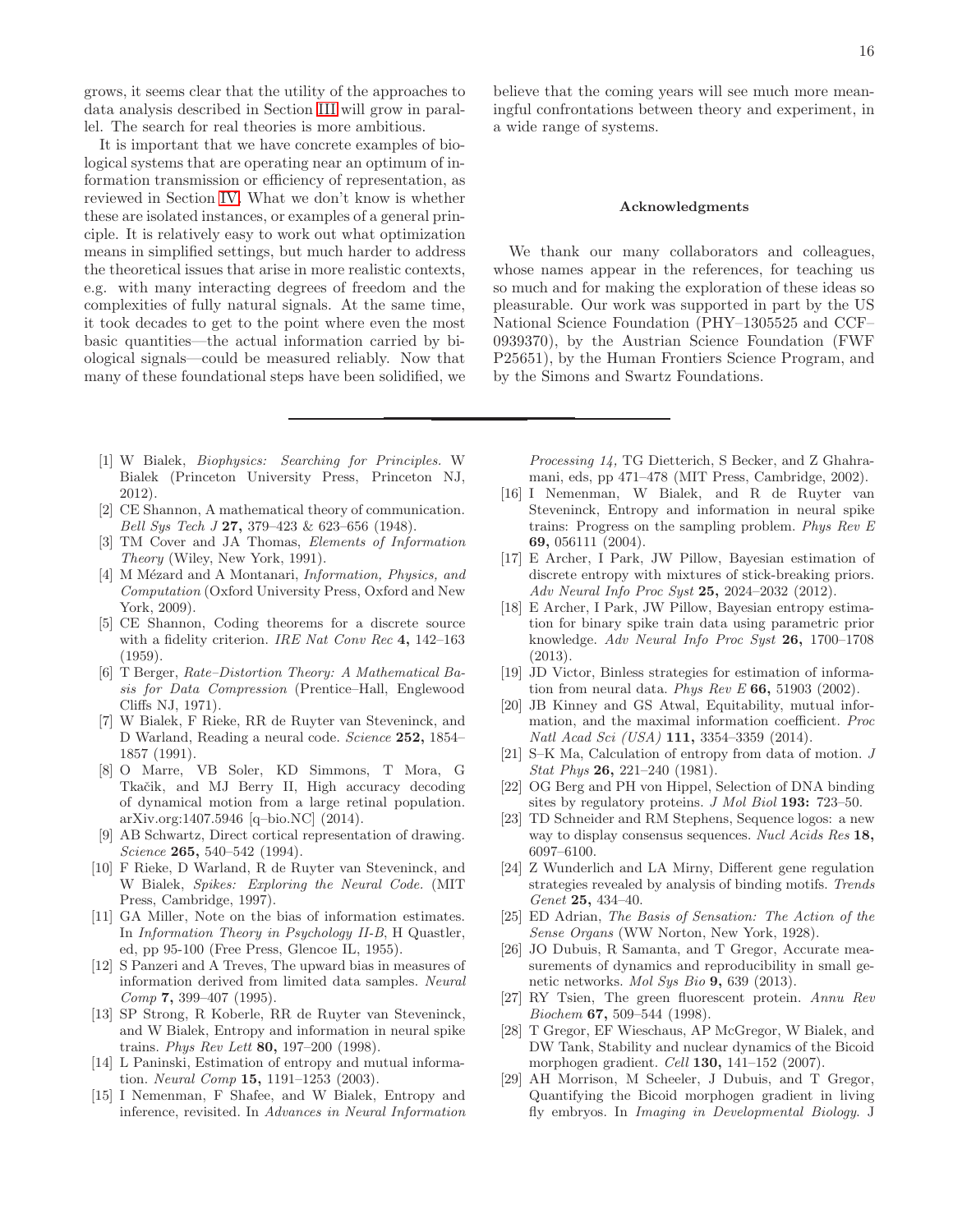Sharpe and RO Wang, eds, pp 398–406 (CSHL Press, 2012).

- <span id="page-16-0"></span>[30] A Raj A, P van den Bogaard, SA Rifkin, A van Oudenaarden, and S Tyagi, Imaging individual mRNA molecules using multiple singly labeled probes. *Nat Methods* 5, 877–879 (2008).
- <span id="page-16-1"></span>[31] SC Little, M Tikhonov, and T Gregor, Precise developmental gene expression arises from globally stochastic transcriptional activity. *Cell* 154, 789–800 (2013).
- <span id="page-16-2"></span>[32] R Cheong, A Rhee, CJ Wang, I Nemenman, and A Levchenko, Information transduction capacity of noisy biochemical signaling networks. *Science* 334, 354–8
- <span id="page-16-3"></span>[33] J Selimkhanov, B Taylor, J Yao, A Pilko, J Albeck, A Hoffmann, L Tsimring, and R Wollman, Accurate information transmission through dynamic biochemical signaling networks. *Science* 346, 1370–1373 (2014).
- <span id="page-16-4"></span>[34] N Slonim, GS Atwal, G Tkačik, and W Bialek, Estimating mutual information and multi–information in large networks. [arXiv:cs.IT/0502017](http://arxiv.org/abs/cs/0502017) (2005).
- <span id="page-16-5"></span>[35] N Slonim, GS Atwal, G Tkačik, and W Bialek, Information-based clustering. *Proc Nat'l Acad Sci USA* 102, 18297–302 (2005)
- <span id="page-16-6"></span>[36] AA Margolin, I Nemenman, K Basso, C Wiggins, G Stolovitzky, R Dalla Favera, and A Califano, ARACNE: an algorithm for the reconstruction of gene regulatory networks in a mammalian cellular context. *BMC Bioinformatics* S7 (2006).
- <span id="page-16-7"></span>[37] PM Bowers, SJ Cokus, D Eisenberg, and TO Yeates, Use of logic relationships to decipher protein network organization. *Science* 306, 2246–9 (2004).
- <span id="page-16-8"></span>[38] N Slonim, O Elemento, and S Tavazoie, Ab initio genotype-phenotype association reveals intrinsic modularity in genetic networks. *Mol Syst Biol* 2, 2006.0005  $(2006)$ .
- <span id="page-16-9"></span>[39] JJ Hopfield, Neural networks and physical systems with emergent collective computational abilities. *Proc Natl Acad Sci USA* 79, 2554–2558.
- [40] DJ Amit (1989) *Modeling Brain Function: The World of Attractor Neural Networks* (Cambridge University Press, Cambridge).
- <span id="page-16-10"></span>[41] J Hertz, A Krogh, and RG Palmer (1991) *Introduction to the Theory of Neural Computation* (Addison Wesley, Redwood City).
- <span id="page-16-11"></span>[42] J Toner and Y Tu, Long–range order in a two– dimensional XY model: How birds fly together. *Phys Rev Lett* 75, 4326–4329 (1995).
- [43] J Toner and Y Tu, Flocks, herds, and schools: A quantitative theory of flocking. *Phys Rev E* 58, 4828–4858 (1998).
- <span id="page-16-12"></span>[44] S Ramaswamy, The mechanics and statistics of active matter. *Annu Rev Cond Matt Phys* 1, 323–345 (2010).
- <span id="page-16-13"></span>[45] ET Jaynes, Information theory and statistical mechanics. *Phys Rev* 106, 620–630 (1957).
- <span id="page-16-14"></span>[46] E Schneidman, S Still, MJ Berry II, and W Bialek, Network information and connected correlations. *Phys Rev Lett* 91, 238701 (2003); [arXiv:physics/0307072](http://arxiv.org/abs/physics/0307072) (2003).
- <span id="page-16-15"></span>[47] JB Keller and B Zumino, Determination of intermolecular potentials from thermodynamic data and the law of corresponding states. *J Chem Phys* 30, 1351–1353  $(1959)$ .
- <span id="page-16-16"></span>[48] JT Chayes, L Chayes, and E Lieb, The inverse problem in classical statistical mechanics. *Commun Math Phys* 93, 57–121 (1984).
- <span id="page-16-17"></span>[49] E Caglioti, T Kuna, J Lebowitz, and E Speer, Point

processes with specified low order correlation. *J Markov Proc and Related Fields* 12, 257–272 (2006).

- <span id="page-16-18"></span>[50] N Tishby, E Levin, and SA Solla, A statistical approach to learning and generalization in layered networks. *Proc IEEE* 78, 1568–1580 (1990).
- [51] JS Yedidia, WT Freeman, and Y Weiss, Understanding belief propagation and its generalizations. In *Exploring Artificial Intelligence in the New Millennium* G Lakemeyer and B Nebel, eds, pp 239–269 (Morgan Kauffman, San Francisco, 2003).
- [52] M Mézard, Message passing between disciplines. *Science* 301, 1685–1686 (2003).
- <span id="page-16-19"></span>[53] P Mehta and DJ Schwab, An exact mapping between the variational renormalization group and deep learning. [arXiv:1410.3831](http://arxiv.org/abs/1410.3831) [stat.ML] (2014).
- <span id="page-16-20"></span>[54] E Schneidman, MJ Berry II, R Segev, and W Bialek. Weak pairwise correlations imply strongly correlated network states in a neural population. *Nature* 440, 1007–1012 (2006); [arXiv:q–bio.NC/0512013](http://arxiv.org/abs/q--bio/0512013) (2005).
- <span id="page-16-21"></span>[55] G Tkačik, E Schneidman, MJ Berry II, and W Bialek, Ising models for networks of real neurons. arXiv.org[:q–bio/0611072](http://arxiv.org/abs/q--bio/0611072) (2006).
- <span id="page-16-25"></span>[56] J Shlens, GD Field, JL Gaulthier, MI Grivich, D Petrusca, A Sher, AM Litke, and EJ Chichilnisky, The structure of multi–neuron firing patterns in primate retina. *J Neurosci* 26, 8254–8266 (2006).
- [57] A Tang, D Jackson, J Hobbs, W Chen, JL Smith, H Patel, A Prieto, D Petruscam MI Grivich, A Sher, P Hottowy, W Dabrowski, AM Litke, and JM Beggs, A maximum entropy model applied to spatial and temporal correlations from cortical networks in vitro. *J Neurosci* 28, 505–518 (2008).
- [58] G Tkačik, E Schneidman, MJ Berry II, and W Bialek, Spin–glass models for a network of real neurons. arXiv.org:0912.5409 (2009).
- [59] J Shlens, GD Field, JL Gaulthier, M Greschner, A Sher, AM Litke, and EJ Chichilnisky, The structure of large– scale synchronized firing in primate retina. *J Neurosci* 29, 5022–5031 (2009).
- [60] IE Ohiorhenuan, F Mechler, KP Purpura, AM Schmid, Q Hu, and JD Victor, Sparse coding and higher–order correlations in fine–scale cortical networks. *Nature* 466, 617–621 (2010).
- [61] E Ganmor, R Segev, and E Schniedman, Sparse low– order interaction network underlies a highly correlated and learnable neural population code, *Proc Natl Acad Sci (USA)* 108, 9679–9684 (2011).
- [62] G Tkaˇcik, O Marre, T Mora, D Amodei, MJ Berry II, and W Bialek, The simplest maximum entropy model for collective behavior in a neural network. *J Stat Mech* P03011 (2013).
- [63] E Granot–Atedgi, G Tkačik, R Segev, and E Schneidman Stimulus-dependent maximum entropy models of neural population codes. *PLoS Comput Biol* 9, e1002922 (2013).
- <span id="page-16-23"></span>[64] G Tkaˇcik, O Marre, D Amodei, E Schneidman, W Bialek, and MJ Berry II, Searching for collective behavior in a large network of sensory neurons. *PLoS Comput Biol* 10, e1003408 (2014).
- <span id="page-16-22"></span>[65] T Mora, S Deny, and O Marre, Dynamical criticality in the collective activity of a population of retinal neurons. [arXiv:1410.6769](http://arxiv.org/abs/1410.6769) [q–bio.NC] (2014).
- <span id="page-16-24"></span>[66] G Tkačik, T Mora, O Marre, D Amodei, MJ Berry II, and W Bialek, Thermodynamics for a network of neu-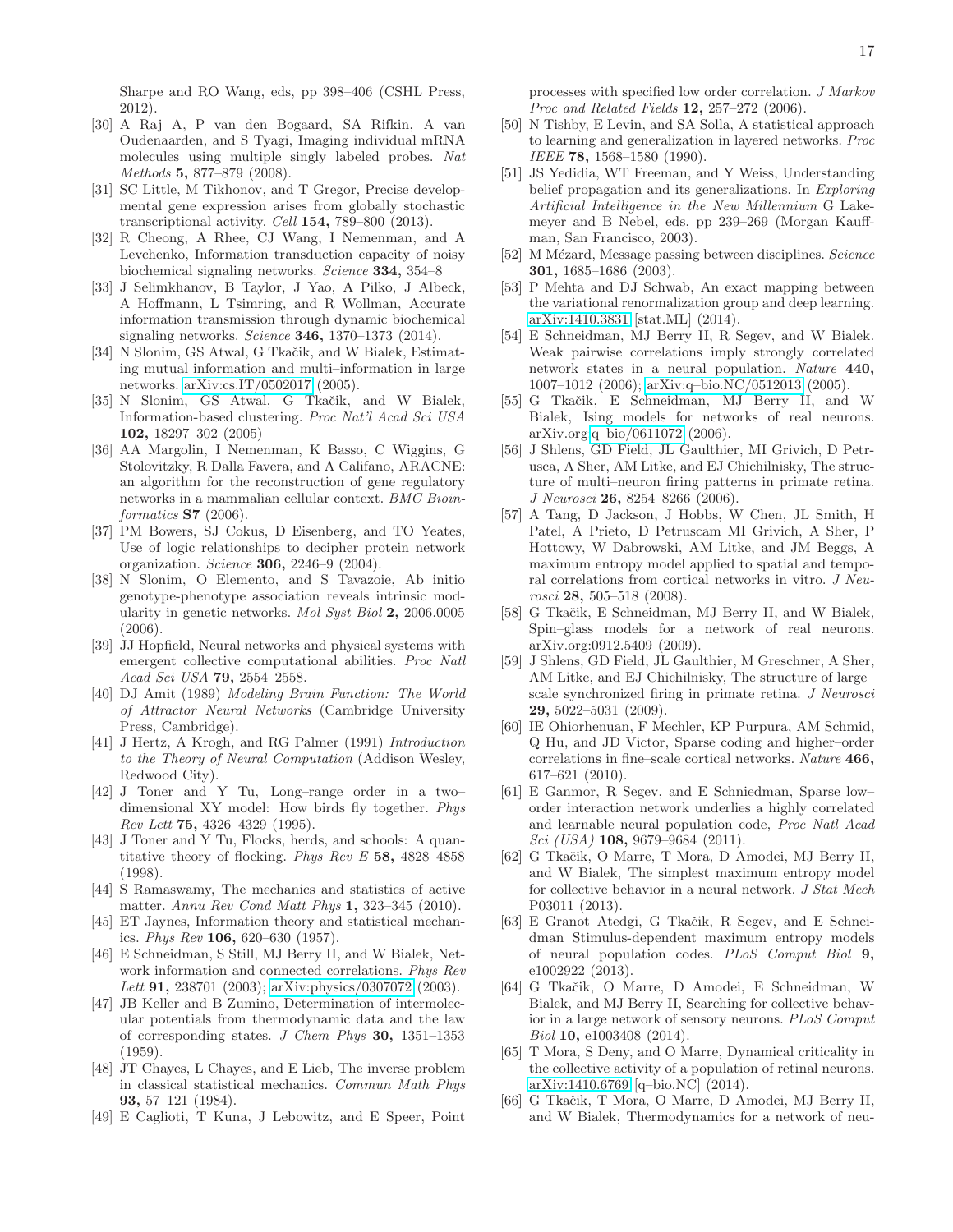rons: Signatures of criticality. arXiv.org:1407.5946 [q– bio.NC] (2014).

- <span id="page-17-0"></span>[67] M Socolich, SW Lockless, WP Russ, H Lee, KH Gardner, and R Ranganathan, Evolutionary information for specifying a protein fold. *Nature* 437, 512– 518 (2005).
- <span id="page-17-1"></span>[68] WP Russ, DM Lowery, P Mishra, MB Yaffe, and R Ranganathan, Natural–like function in artificial WW domains. *Nature* 437, 579–583 (2005).
- <span id="page-17-2"></span>[69] W Bialek and R Ranganathan, Rediscovering the power of pairwise interactions. arXiv.org:0712.4397 [q– bio.QM] (2007).
- <span id="page-17-3"></span>[70] M Weigt, RA White, H Szurmant, JA Hoch, and T Hwa, Identification of direct residue contacts in protein– protein interaction by message passing. *Proc Nat'l Acad Sci (USA)* 106, 67–72 (2009).
- [71] DS Marks, LJ Colwell, R Sheridan, TA Hopf, A Pagnani, R Zecchina, and C Sander, Protein 3D structure computed from evolutionary sequence variation. *PLoS One* 6, e28766 (2011).
- [72] TA Hopf, LJ Colwell, R Sheridan, B Rost, C Sander, and DS Marks, Three–dimensional structures of membrane proteins from genomic sequencing. *Cell* 149, 1607–162 (2012).
- <span id="page-17-4"></span>[73] JI Sulkowska, F Morocos, M Weigt, T Hwa, and JN Onuchic, Genomics–aided structure prediction. *Proc Natl Acad Sci (USA)* 109, 10340–10345 (2012).
- <span id="page-17-5"></span>[74] T Mora, AM Walczak, W Bialek, and CG Callan, Maximum entropy models for antibody diversity. *Proc Natl Acad Sci (USA)* 107, 5405–5410 (2010); [arXiv:0912.5175](http://arxiv.org/abs/0912.5175) [q–bio.GN] (2009).
- <span id="page-17-6"></span>[75] AL Ferguson, JK Mann, S Omarjee, T Ndung'u, BD Walker, and AK Chakraborty, Translating HIV sequences into quantitative fitness landscapes predicts viral vulnerabilities for rational immunogen design. *Immunity* 38, 606–617 (2013).
- <span id="page-17-7"></span>[76] W Bialek, A Cavagna, I Giardina, T Mora, E Silvestri, M Viale, and A Walczak, Statistical mechanics for natural flocks of birds. *Proc Natl Acad Sci (USA)* 109, 4786–4791 (2012); arXiv.org:1107.0604 [physics.bio–ph] (2011).
- <span id="page-17-8"></span>[77] W Bialek, A Cavagna, I Giardina, T Mora, O Pohl, E Silvestri, M Viale, and A Walczak, Social interactions dominate speed control in poising natural flocks near criticality. *Proc Natl Acad Sci (USA)* 111, 7212–7217  $(2014)$ ; ; arXiv.org:1307.5563 [physics.bio–ph]  $(2013)$ .
- <span id="page-17-9"></span>[78] A Cavagna, L Del Castillo, S Dey, I Giardina, S Melillo, L Parisi, and M Viale, Short-range interaction vs longrange correlation in bird flocks. [arXiv:1407.6887](http://arxiv.org/abs/1407.6887) (2014).
- <span id="page-17-10"></span>[79] A Cavagna, A Cimarelli, I Giardina, G Parisi, R Santagati, F Stefanini, and M Viale, Scale–free correlations in starling flocks. *Proc Natl Acad Sci (USA)* 107, 11865– 11870 (2010).
- <span id="page-17-11"></span>[80] A Attanasi, A Cavagna, L Del Castello, I Giardina, S Melillo, L Parisi, O Pohl, B Rossaro, E Shen, E Silvestri, and M Viale, Finite–size scaling as a way to probe near– criticality in natural swarms. *Phys Rev Lett* 113, 238102 (2014).
- <span id="page-17-12"></span>[81] TO Sharpee, NC Rust, and W Bialek, Analyzing neural responses to natural signals: maximally informative dimensions. *Neural Comput* 16, 223–250 (2004).
- <span id="page-17-13"></span>[82] TO Sharpee, H Sugihara, AV Kurgansky, SP Rebrik, MP Stryker, and KD Miller, Adaptive filtering enhances information transmission in visual cortex. *Nature* 439, 936–942 (2006).
- [83] JD Fitzgerald, RJ Rowekamp, LC Sincich, and TO Sharpee, Second order dimensionality reduction using minimum and maximum mutual information models. *PLoS Comput Biol* 7, e1002249 (2011).
- [84] K Rajan and W Bialek, Maximally informative "stimulus energies" in the analysis of neural responses to natural signals. *PLoS One* 8, e71959 (2013); arXiv.org:1201.0321 [q–bio.NC] (2012).
- [85] M. Eickenberg, RJ Rowekamp, M Kouh, and TO Sharpee, Characterizing responses of translation– invariant neurons to natural stimuli: Maximally informative invariant dimensions. *Neural Comput* 24, 2384– 2421 (2012).
- <span id="page-17-14"></span>[86] K Rajan, O Marre, and G Tkačik, Learning quadratic receptive fields from neural responses to natural stimuli. *Neural Comput* 25, 1661–1692 (2013).
- <span id="page-17-15"></span>[87] JB Kinney, G Tkačik, and CG Callan Jr, Precise physical models of protein–DNA interaction from high– throughput data. *Proc Nat'l Acad Sci (USA)* 104, 501– 506 (2007).
- <span id="page-17-16"></span>[88] JB Kinney, A Murugan, CG Callan Jr, and EC Cox, Using deep sequencing to characterize the biophysical mechanism of a transcriptional regulatory sequence. *Proc Natl Acad Sci (USA)* 107, 9158–9163 (2010).
- <span id="page-17-17"></span>[89] O Elemento, N Slonim, and S Tavazoie, A universal framework for regulatory element discovery across all genomes and data types. *Molecular Cell* 28, 337-350 (2007).
- <span id="page-17-18"></span>[90] FHC Crick, On protein synthesis. *Symp Soc Exp Biol* 12, 138–163 (1958).
- <span id="page-17-19"></span>[91] FHC Crick, Recent excitement in the coding problem. *Prog Nucleic Acid Res Mol Biol* 1, 163–217 (1963).
- <span id="page-17-20"></span>[92] F Sanger, GM Air, BG Barrell, NL Brown, AR Coulson, JC Fiddes, CA Hutchinson III, PM Slocombe, and M Smith, Nucleotide sequence of bacteriophage ΦX174 DNA. *Nature* 265, 687–695 (1977).
- <span id="page-17-21"></span>[93] SJ Freeland and LD Hurst, The genetic code is one in a million. *J Mol Evol* 47, 238–248 (1998).
- <span id="page-17-22"></span>[94] SJ Freeland, RD Knight, LF Landweber, and LD Hurst, Early fixation of an optimal genetic code. *Mol Biol Evol* 17, 511–518 (2000).
- <span id="page-17-23"></span>[95] T Tlusty, A rate-distortion scenario for the emergence and evolution of noisy molecular codes. *Phys Rev Lett* 100, 048101 (2008).
- <span id="page-17-24"></span>[96] JJ Hopfield, Kinetic proofreading: A new mechanism for reducing errors in biosynthetic processes requiring high specificity. *Proc Natl Acad Sci (USA)* 71, 4135– 4139 (1974).
- <span id="page-17-25"></span>[97] J Ninio, Kinetic amplification of enzyme discrimination. *Biochimie* 57, 587–595 (1975).
- <span id="page-17-26"></span>[98] M Ehrenberg and CG Kurland, Costs of accuracy determined by a maximal growth rate constraint. *Q Rev Biophys* 17, 45–82 (1984).
- <span id="page-17-27"></span>[99] D MacKay and WS McCulloch, The limiting information capacity of a neuronal link. *Bull Math Biophys* 14, 127–135 (1952).
- <span id="page-17-28"></span>[100] HB Barlow, Sensory mechanisms, the reduction of redundancy, and intelligence. In in *Proceedings of the Symposium on the Mechanization of Thought Processes, volume 2*, DV Blake and AM Utlley, eds, pp 537–574 (HM Stationery Office, London, 1959).
- <span id="page-17-29"></span>[101] HB Barlow, Possible principles underlying the transformation of sensory messages. In *Sensory Communication*, W Rosenblith, ed, pp 217–234 (MIT Press, Cam-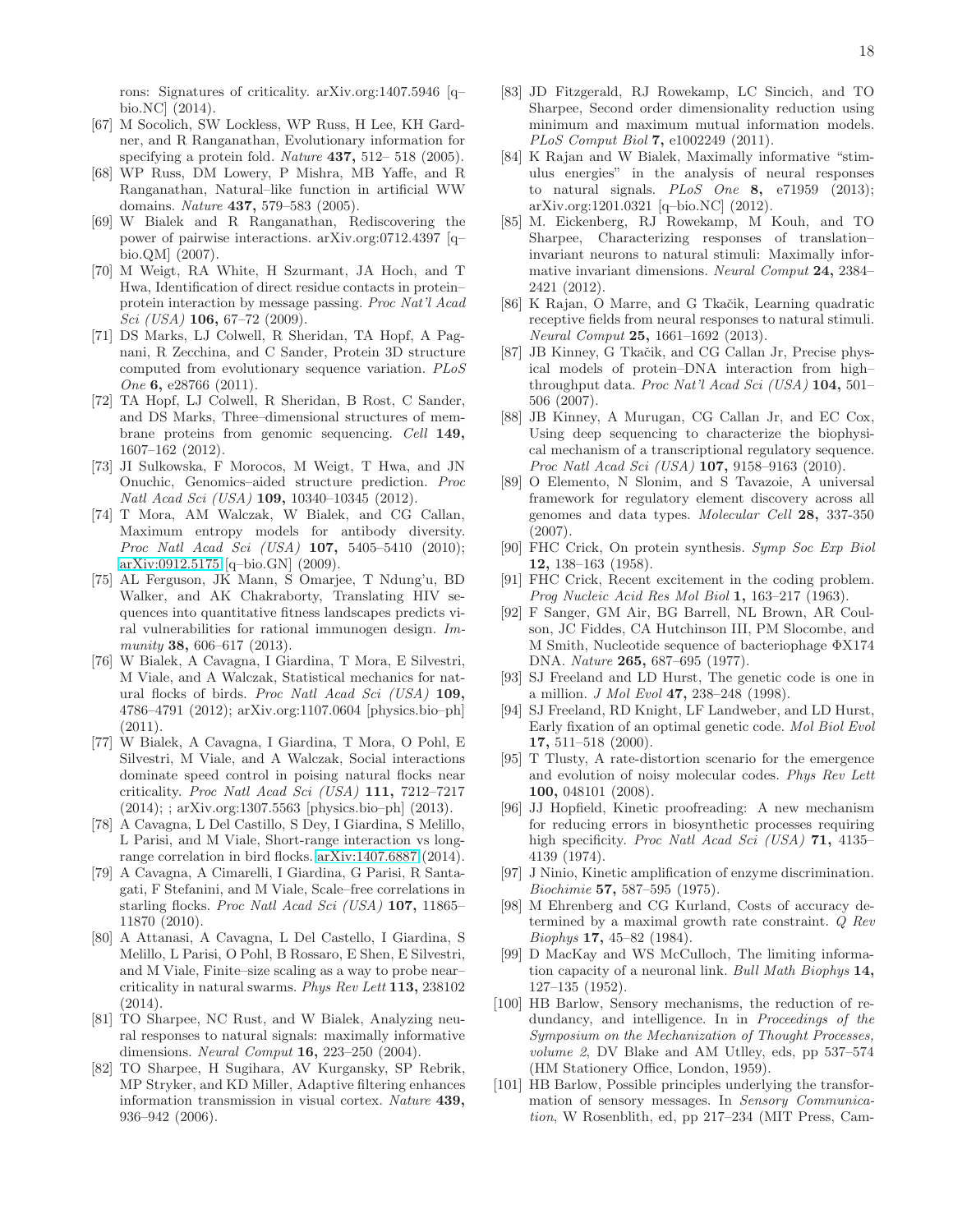bridge, 1961).

- <span id="page-18-0"></span>[102] EP Simoncelli and BA Olshausen, Nautral image statistics and neural representation. *Annu Rev Neurosci* 24, 1193–1216 (2001).
- <span id="page-18-1"></span>[103] WS Geisler, Visual perception and the statistical properties of natural scenes. *Annu Rev Psych* 59, 167–192 (2008).
- <span id="page-18-2"></span>[104] SB Laughlin, A simple coding procedure enhances a neuron's information capacity. *Z Naturforsch* 36c, 910– 912 (1981).
- <span id="page-18-3"></span>[105] F Rieke, D Warland, and W Bialek, Coding efficiency and information rates in sensory neurons. *Europhys Lett* 22, 151–156 (1993).
- <span id="page-18-4"></span>[106] A Borst and FE Theunissen, Information theory and neural coding. *Nat Neurosci* 2, 947–957 (1999).
- <span id="page-18-5"></span>[107] RR de Ruyter van Steveninck, GD Lewen, SP Strong, R Koberle, and W Bialek, Reproducibility and variability in neural spike trains. *Science* 275, 1805–1808 (1997).
- <span id="page-18-6"></span>[108] K Koch, J McLean, R Segev, MA Freed, MJ Berry II, V Balasubramanian, and P Sterling, How much the eye tells the brain. *Curr Biol* 16, 1428–1434 (2006).
- <span id="page-18-7"></span>[109] P Reinagel and RC Reid, Temporal coding of visual information in the thalamus. *J Neurosci* 20, 5392–5400 (2000).
- <span id="page-18-8"></span>[110] RC Liu, S Tzonev, S Rebrik, and KD Miller, Variability and information in a neural code of the cat lateral geniculate nucleus. *J Neurophysiol* 86, 2789–2806 (2001).
- <span id="page-18-9"></span>[111] F Rieke, DA Bodnar, and W Bialek, Naturalistic stimuli increase the rate and efficiency of information transmission by primary auditory neurons. *Proc R Soc Lond Ser B* 262, 259–265 (1995).
- <span id="page-18-10"></span>[112] I Nemenman, GD Lewen, W Bialek, and RR de Ruyter van Steveninck, Neural coding of a natural stimulus ensemble: Information at sub–millisecond resolution. *PLoS Comput Biol* 4, e1000025 (2008).
- <span id="page-18-11"></span>[113] GT Buračas, AM Zador, MR DeWeese, and TD Albright, Efficient discrimination of temporal patterns by motion–sensitive neurons in primate visual cortex. *Neuron* 20, 959–969 (1998).
- <span id="page-18-12"></span>[114] P Kara, P Reinagel, and RC Reid, Low response variability in simultaneously recorded retinal, thalamic, and cortical neurons. *Neuron* 27, 635–646 (2000).
- <span id="page-18-13"></span>[115] DL Ruderman and W Bialek, Statistics of natural images: Scaling in the woods. *Phys Rev Lett* 73, 814–817 (1994).
- <span id="page-18-14"></span>[116] S Smirnakis, MJ Berry II, DK Warland, W Bialek, and M Meister, Adaptation of retinal processing to image contrast and spatial scale. *Nature* 386, 69–73 (1997).
- <span id="page-18-15"></span>[117] T Gollisch and M Meister, Eye smarter than scientists believed: Neural computations in circuits of the retina. *Neuron* 65, 15–164 (2010).
- <span id="page-18-16"></span>[118] B Wark, BN Lundstrom, and A Fairhall, Sensory adaptation. *Curr Opin Neurobiol* 17, 423–429 (2007).
- <span id="page-18-17"></span>[119] N Brenner, W Bialek, and R de Ruyter van Steveninck, Adaptive rescaling optimizes information transmission. *Neuron* 26, 695–702 (2000).
- <span id="page-18-18"></span>[120] AL Fairhall, GD Lewen, W Bialek, and RR de Ruyter van Steveninck, Efficiency and ambiguity in an adaptive neural code. *Nature* 412, 787–792 (2001).
- <span id="page-18-19"></span>[121] MN Kvale and CE Schreiner, Short-term adaptation of auditory receptive fields to dynamic stimuli. *J Neurophysiol* 91, 604–612 (2004).
- [122] I Dean, NS Harper, and D McAlpine, Neural population coding of sound level adapts to stimulus statistics.

*Nature Neurosci* 8, 1684–1689 (2005).

- [123] KI Nagel and AJ Doupe, Temporal processing and adaptation in the songbird auditory forebrain. *Neuron* 21, 845–859 (2006).
- [124] B Wen, GI Wang, I Dean, and B Delgutte, Dynamic range adaptation to sound level statistics in the auditory nerve. *J Neurosci* 29, 13797–13808 (2009).
- [125] JC Rahmen, P Keating, FR Nodal, AL Schulz, and AJ King, Adaptation to stimulus statistics in the perception and neural representation of auditory space. *Neuron* 66, 937–948 (2010).
- <span id="page-18-20"></span>[126] NC Rabinowitz, BDB Willmore, JWH Schnup, and AJ King, Contrast gain control in auditory cortex. *Neuron* 70, 1178–1192 (2011).
- <span id="page-18-21"></span>[127] M Maravall, RS Petersen, AL Fairhall, E Arabzadeh, and ME Diamond, Shifts in coding properties and maintenance of information transmission during adaptation in barrel cortex. *PLoS Biology* 5, e19 (2007).
- <span id="page-18-22"></span>[128] W De Baene, E Premereur, and R Vogels, Properties of shape tuning of macaque inferior temporal neurons examined using rapid serial visual presentation. *J Neurophysiol* 97, 2900–2916 (2007).
- <span id="page-18-23"></span>[129] B Wark, A Fairhall, and F Rieke, Timescales of inference in visual adaptation. *Neuron* 61, 750–761 (2009).
- <span id="page-18-24"></span>[130] JJ Atick and AN Redlich, Toward a theory of early visual processing. *Neural Comp* 2, 308–320 (1990).
- <span id="page-18-25"></span>[131] SB Laughlin and RR de Ruyter van Steveninck, Measurements of signal transfer and noise suggest a new model for graded transmission at an adapting retinal synapse. *J Physiol (Lond)* 494, P19 (1996).
- <span id="page-18-26"></span>[132] RR de Ruyter van Steveninck and SB Laughlin, The rate of information transfer at graded potential synapses. *Nature* 379, 642–645 (1996).
- <span id="page-18-27"></span>[133] L Chittka and R Menzel, The evolutionary adaptation of flower colours and the insect pollinators' colour vision. *J Comp Physiol A* 171, 171–181 (1992).
- <span id="page-18-28"></span>[134] P Garrigan, CP Ratliff, JM Klein, P Sterling, DH Brainard, and V Balasubramanian. Design of a trichromatic cone array. *PLoS Comput Biol* 6, e1000677 (2010).
- <span id="page-18-29"></span>[135] CP Ratliff, BG Borghuis, Y–H Kao, P Sterling, and V Balasubramanian, Retina is structured to process an excess of darkness in natural scenes. *Proc Natl Acad Sci (USA)* 107, 17368–17373 (2010).
- <span id="page-18-30"></span>[136] BG Borghuis, CP Ratliff, RG Smith, P Sterling, and V Balasubramanian, Design of a neuronal array. *J Neurosci* 28, 3178–3189 (2008).
- <span id="page-18-31"></span>[137] YS Liu, CF Stevens, and TO Sharpee, Predictable irregularities in retinal receptive fields. *Proc Natl Acad Sci (USA)* 106, 16499–16514 (2009).
- <span id="page-18-32"></span>[138] EC Smith and MS Lewicki, Efficient coding of time– relative structure using spikes. *Neural Comp* 17, 19–45 (2005).
- <span id="page-18-33"></span>[139] EC Smith and MS Lewicki, Efficient auditory coding. *Nature* 439, 978–982 (2006).
- <span id="page-18-34"></span>[140] JH van Hateren, A theory of maximizing sensory information. *Biol Cybern* 68, 23–29 (1992).
- <span id="page-18-35"></span>[141] BA Olshausen and DJ Field, Emergence of simple-cell receptive field properties by learning a sparse code for natural images. *Nature* 381, 607 (1996).
- <span id="page-18-36"></span>[142] AJ Bell and TJ Sejnowski, The "independent components" of natural scenes are edge filters. *Vision Res* 23, 3327–3338.
- <span id="page-18-37"></span>[143] R Linsker, How to generate ordered maps by maximiz-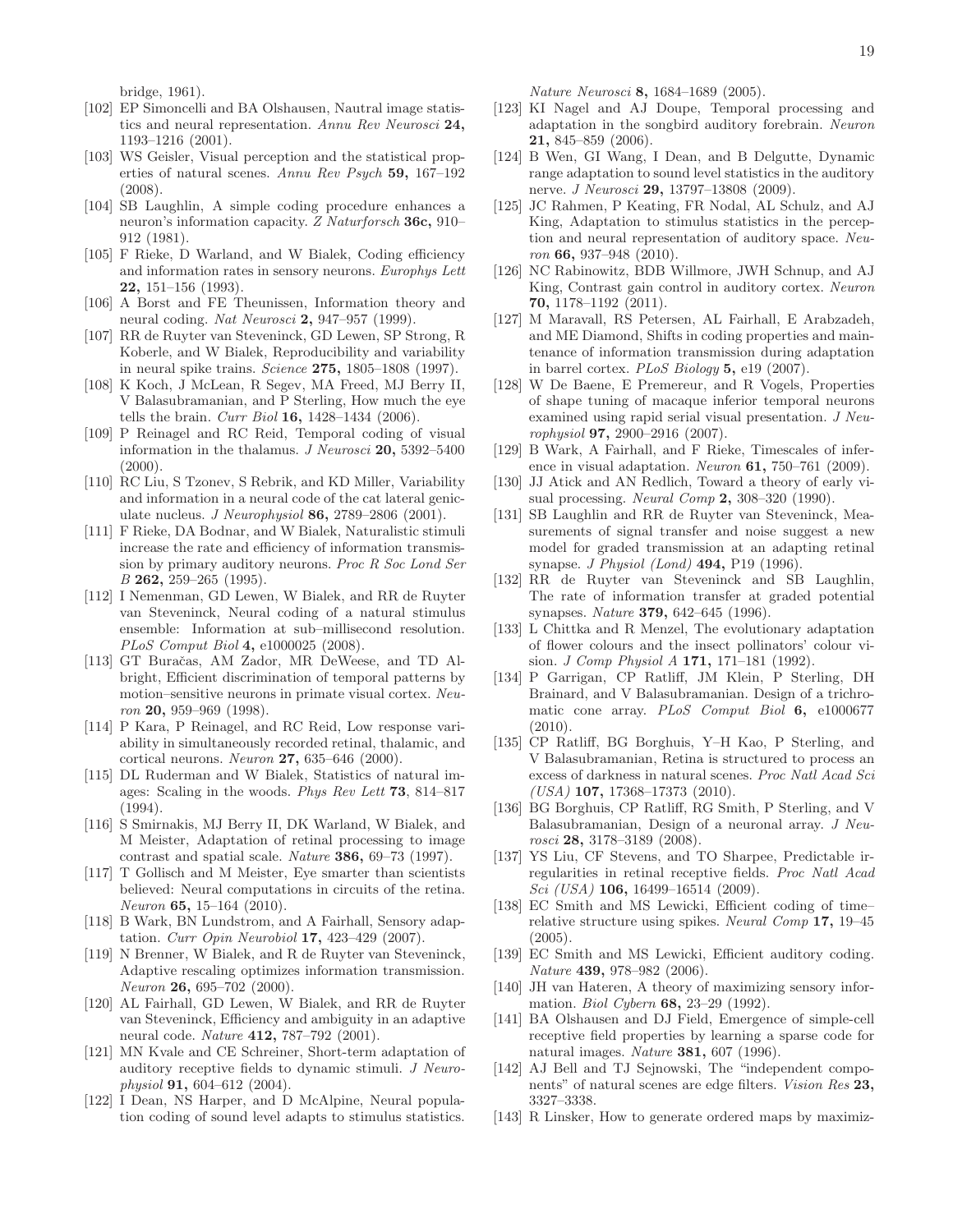ing the mutual information between input and output signals. *Neural Comput* 1, 402–411 (1989).

- <span id="page-19-0"></span>[144] H Barlow, Redundancy reduction revisited. *Network* 12, 241–253 (2001).
- <span id="page-19-1"></span>[145] JL Puchalla, E Schneidman, RA Harris, MJ Berry II, Redundancy in the population code of the retina. *Neuron* 46, 493–504.
- <span id="page-19-2"></span>[146] G Tkačik, O Marre, D Amodei, E Schneidman, W Bialek, and MJ Berry II, Searching for collective behavior in a large network of sensory neurons. *PLOS Comput Biol* 10, e1003408 (2014).
- <span id="page-19-3"></span>[147] Y Karklin and E Simoncelli, Efficient coding of natural images with a population of noisy linear-nonlinear neurons. *Adv Neural Info Proc Sys* 999–1007 (2011).
- <span id="page-19-4"></span>[148] V Balasubramanian, D Kimber, and MJ Berry II, Metabolically efficient information processing. *Neural Comput* 13, 799–815.
- <span id="page-19-5"></span>[149] G Tkačik, JS Prentice, V Balasubramanian, and E Schneidman, Optimal population coding by noisy spiking neurons. *Proc Natl Acad Sci (USA)* 107, 14419– 14424 (2010).
- <span id="page-19-6"></span>[150] LC Osborne, SE Palmer, SG Lisberger, and W Bialek, The neural basis for combinatorial coding in a cortical population response. *J Neurosci* 28, 13522–13531 (2008).
- <span id="page-19-7"></span>[151] T Hafting, M Fyhn, S Molden, MB Moser, and EI Moser, Microstructure of a spatial map in the entorhinal cortex. *Nature* 436, 801–806 (2005).
- <span id="page-19-8"></span>[152] IR Fiete, Y Burak, and T Brookings, What grid cells encode about rat position. *J Neurosci* 28, 6856–6871 (2008).
- <span id="page-19-9"></span>[153] S Sreenivasan and IR Fiete, Grid cells generate an analog error–correcting code for singularly precise neural computation. *Nature Neurosci* 14, 1330–1337 (2011).
- <span id="page-19-10"></span>[154] MB Elowitz, AJ Levine, ED Siggia, and PD Swain, Stochastic gene expression in a single cell. *Science* 297, 1183–1186 (2002).
- [155] E Ozbudak, M Thattai, I Kurtser, AD Grossman, and A van Oudenaarden, Regulation of noise in the expression of a single gene. *Nature Gen* 31, 69–73 (2002).
- <span id="page-19-11"></span>[156] WJ Blake, M Kaern, CR Cantor, and JJ Collins, Noise in eukaryotic gene expression. *Nature* 422, 633–637 (2003).
- <span id="page-19-12"></span>[157] G Tkačik, CG Callan Jr, and W Bialek, Information capacity of genetic regulatory elements. *Phys Rev E* 78, 011910 (2008).
- <span id="page-19-13"></span>[158] G Tkačik and AM Walczak, Information transmission in genetic regulatory networks: a review. *J Phys Condens Matt* 23, 153102 (2011).
- <span id="page-19-14"></span>[159] T Gregor, DW Tank, EF Wieschaus, and W Bialek, Probing the limits to positional information. *Cell* 130, 153–164 (2007).
- <span id="page-19-15"></span>[160] G Tkačik, CG Callan Jr, and W Bialek, Information flow and optimization in transcriptional regulation. *Proc Natl Acad Sci (USA)* 105, 12265–12270 (2008).
- <span id="page-19-16"></span>[161] L Wolpert, Positional information and the spatial pattern of cellular differentiation. *J Theor Biol* 25, 1–47 (1969).
- <span id="page-19-17"></span>[162] JO Dubuis, G Tkačik, EF Wieschaus, T Gregor, and W Bialek, Positional information, in bits. *Proc Natl Acad Sci (USA)* 110, 16301–16308 (2013).
- <span id="page-19-18"></span>[163] G Tkačik, JO Dubuis, MD Petkova, and T Gregor, Positional information, positional error, and read–out precision in morphogenesis: a mathematical framework.

[arXiv:1404.5599](http://arxiv.org/abs/1404.5599) [q–bio.MN] (2014).

- <span id="page-19-19"></span>[164] P François and ED Siggia, Predicting embryonic patterning using mutual entropy fitness and in silico evolution. *Development* 137, 2385–2395 (2010).
- <span id="page-19-20"></span>[165] G Tkačik, AM Walczak, and W Bialek, Optimizing information flow in small genetic networks. *Phys Rev E* 80, 031920 (2009).
- [166] AM Walczak, G Tkačik, and W Bialek, Optimizing information flow in small genetic networks. II: Feed– forward interaction. *Phys Rev E* 81, 041905 (2010).
- <span id="page-19-21"></span>[167] G Tkačik, AM Walczak, and W Bialek, Optimizing information flow in small genetic networks. III. A self– interacting gene. *Phys Rev E* 85, 041903 (2012).
- <span id="page-19-22"></span>[168] E Ziv, I Nemenman, and CH Wiggins, Optimal signal processing in small stochastic biochemical networks. *PLoS One* 2, e1007 (2007).
- <span id="page-19-23"></span>[169] F Tostevin and PR tenWolde, Mutual information between input and output trajectories of biochemical networks. *Phys Rev Lett* 102, 21801 (2009).
- <span id="page-19-24"></span>[170] WH de Ronde, F Tostevin, PR ten Wolde, Effect of feedback on the fidelity of information transmission of time–varying signals. *Phys Rev E* 82, 031914 (2010).
- <span id="page-19-25"></span>[171] CG Bowsher and PS Swain, Environmental sensing, information transfer, and cellular decision-making. *Cur Opin Biotech* 28, 149–155 (2014).
- <span id="page-19-26"></span>[172] I Lestas, G Vinnicombe, and J Paulsson, Fundamental limits on the suppression of molecular fluctuations. *Nature* 467, 174–178 (2010).
- <span id="page-19-27"></span>[173] JL Kelly, Jr, A new interpretation of information rate. *Bell Sys Tech J* 35, 917–926 (1956).
- <span id="page-19-28"></span>[174] CT Bergstrom and M Lachmann, The fitness value of information. axXiv[:q-bio.PE/0510007](http://arxiv.org/abs/q-bio/0510007) (2005).
- [175] EL Kussell and S Leibler, Phenotypic diversity, population growth, and information in fluctuating environments. *Science* 309, 2075–2078 (2005).
- <span id="page-19-29"></span>[176] O Rivoire and S Leibler, The value of information for populations in varying environments. *J Stat Phys* 142, 1124–1166 (2011).
- <span id="page-19-30"></span>[177] SF Taylor, N Tishby, and W Bialek, Information and fitness. [arXiv:0712.4382](http://arxiv.org/abs/0712.4382) [q–bio.PE] (2007).
- <span id="page-19-31"></span>[178] M Vergassola, E Villermaux, and BI Shraiman, "Infotaxis" as a strategy for searching without gradients. *Nature* 445, 406–409 (2007).
- <span id="page-19-33"></span>[179] A Mafra–Neto and RT Cardé, Fine–scale structure of pheromone plumes modulates upwind orientation of flying moths. *Nature* 369, 142–144 (1994).
- <span id="page-19-32"></span>[180] F Attneave, Some informational aspects of visual perception. *Psych Rev* 61, 183–193 (1954).
- <span id="page-19-34"></span>[181] CE Shannon, Prediction and entropy of written English. *Bell Sys Tech J* 30, 50–64 (1951).
- <span id="page-19-35"></span>[182] N Chomsky, Three models for the description of language. *IRE Trans Inf Theory* IT-2, 113–124 (1956).
- <span id="page-19-38"></span>[183] F Pereira, Formal grammar and information theory: Together again? *Phil Trans R Soc Lond A* 358, 1239–1253  $(2000).$
- <span id="page-19-36"></span>[184] FC Pereira, N Tishby, and L Lee, Distributional clustering of English words. In *31st Annual Meeting of the Association for Computational Linguistics,* LK Schubert, ed, pp 183–190 (1993).
- <span id="page-19-37"></span>[185] N Tishby, FC Pereira, and W Bialek, The information bottleneck method. In *Proceedings of the 37th Annual Allerton Conference on Communication, Control and Computing,* B Hajek and RS Sreenivas, eds, pp 368– 377 (University of Illinois, 1999); [arXiv:physics/0004057](http://arxiv.org/abs/physics/0004057)